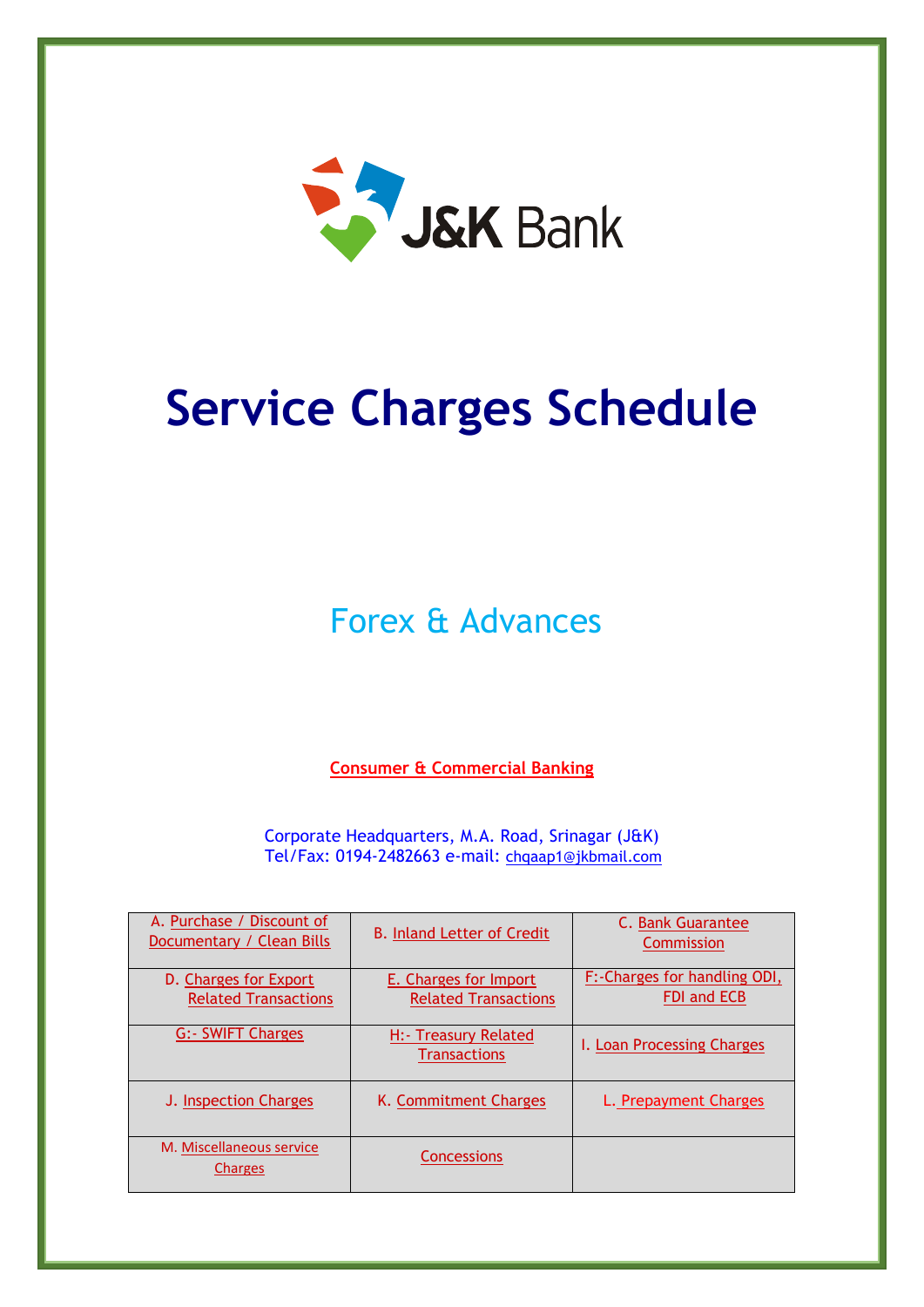## <span id="page-1-0"></span>**A:-Purchase / Discount of Documentary / Clean Bills**

| $\overline{A1}$ | Bills Purchase (Demand Bills / Cheques / Demand Drafts / Pay Orders issued by other banks)                                                                                                                                                                                                     |
|-----------------|------------------------------------------------------------------------------------------------------------------------------------------------------------------------------------------------------------------------------------------------------------------------------------------------|
|                 | ₹20/- plus Interest @ 1 year MCLR + 3% p.a. plus collection charges as applicable and out of pocket<br>expenses. (₹20/-and out of pocket expense to be recovered manually)                                                                                                                     |
|                 | No collection charges to be levied in case of purchase of cheques/DDs/ POs which are realized /<br>returned unpaid through Clearing House / Speed clearing/ CTS Clearing                                                                                                                       |
|                 | Cheques/DDs/ Pos which are realized after the expiry of transit period (NTP) of 3 days shall entail<br>interest $\odot$ 1 year MCLR + 5.50% p.a. from 4 <sup>th</sup> day till realization.                                                                                                    |
|                 | Cheques/DDs/ Pos which cannot be realized through clearing mechanism shall be allowed an NTP<br>of 13 days. Such instruments realized after the expiry of transit period (NTP) of 13 days shall<br>entail interest $\odot$ 1 year MCLR + 5.50% p.a. from 14 <sup>th</sup> day till realization |
|                 | Bills realized after the expiry of transit period (NTP) of 13 days shall entail interest @ 1 year MCLR<br>+ 5.50% p.a. from 14 <sup>th</sup> day till realization.                                                                                                                             |
|                 | Bills / Cheques/ DDs / Pos returned unpaid shall entail interest $@$ 1 year MCLR + 6.50% from the<br>date of purchase till reimbursement after adjusting the amount collected $\circledcirc$ 1 year MCLR + 3%.                                                                                 |
|                 | For Demand Bills under LCs, negotiation charges instead of collection charges to be levied.                                                                                                                                                                                                    |
|                 | If Bill Cheque / DD/ PO purchased is realized / retired before the Notional Transit Period (NTP),                                                                                                                                                                                              |
|                 | interest for the period the realization is received in advance shall be refunded.                                                                                                                                                                                                              |
| A2              | Discounting of Bills (Usance) Where regular bills limit is sanctioned in favour of the party                                                                                                                                                                                                   |
|                 | Discount at interest rate as per sanction letter + Collection Charges as applicable + out of pocket<br>expenses. (out of pocket expense to be recovered manually)                                                                                                                              |
|                 | For Bills under LCs negotiation charges instead of collection charges to be levied.                                                                                                                                                                                                            |
|                 | Bills realized after the expiry of Usance period shall entail interest $@$ 1 year MCLR + 5.50%.p.a.<br>from expiry of Usance period till realization.                                                                                                                                          |
|                 | Bills returned unpaid shall entail interest $\odot$ 1 year MCLR + 6.5% from the date of purchase after<br>adjusting the amount collected @ interest rate as per sanction letter.                                                                                                               |
|                 | If the bill discounted is realized/retired before the due date/notional due date, interest for the<br>period, the realization is received in advance shall be refunded.                                                                                                                        |
| A <sub>3</sub>  | Discounting of Bills (Usance) Where no regular bills limit is sanctioned in favour of the<br>party                                                                                                                                                                                             |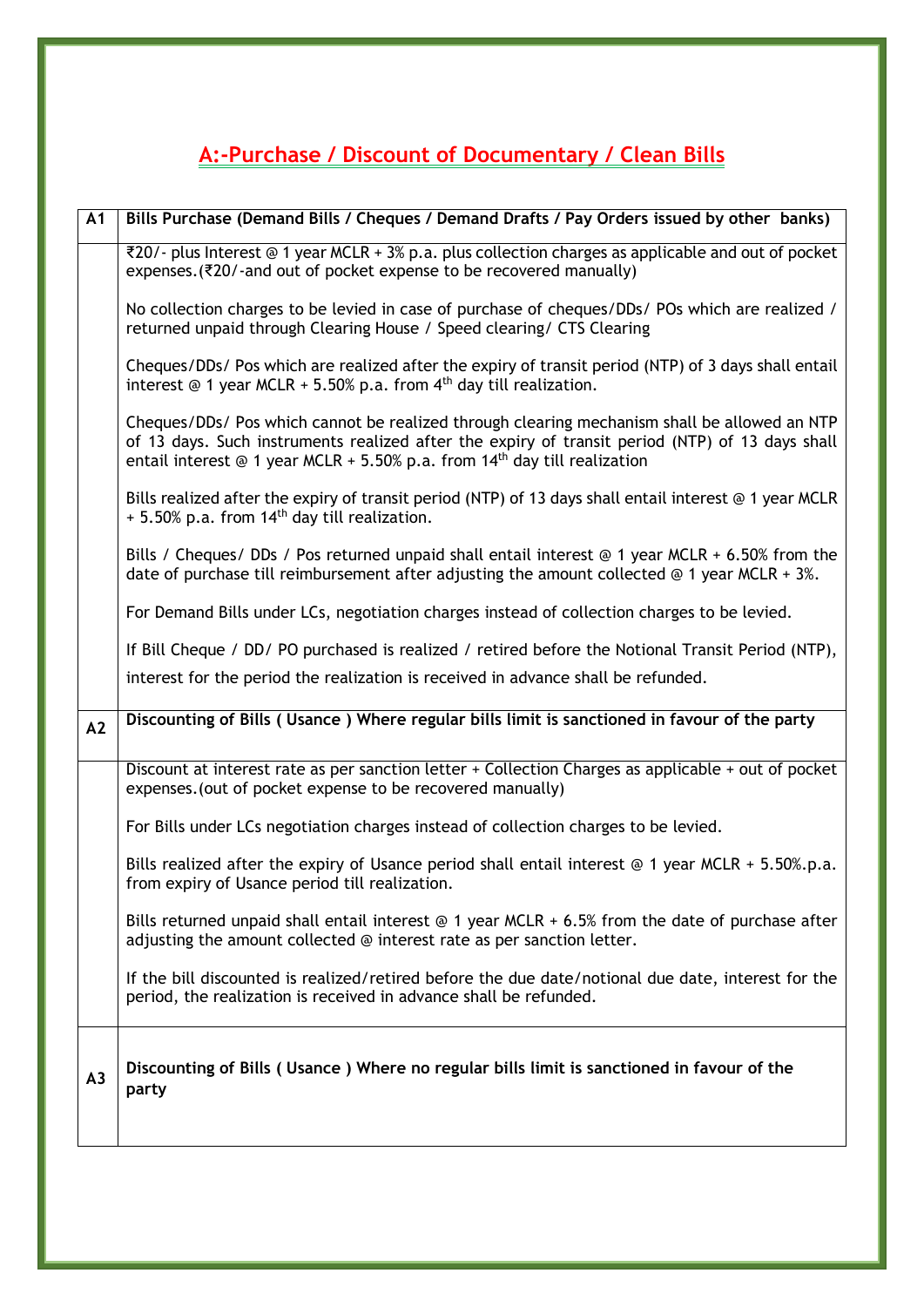|    | applicable + out of pocket expenses. (out of pocket expense to be recovered manually)                                                                                                                                                                                          |
|----|--------------------------------------------------------------------------------------------------------------------------------------------------------------------------------------------------------------------------------------------------------------------------------|
|    | Bills realized after the expiry of Usance period shall entail interest $@$ 1 year MCLR + 5.50% p.a.<br>from expiry of Usance period till realization.                                                                                                                          |
|    | Bills returned unpaid shall entail interest $\odot$ 1 year MCLR + 6.50% from the date of discount after<br>adjusting the amount collected $\odot$ interest rate 1 year MCLR + 3%.                                                                                              |
|    | If the bill discounted is realized/retired before the due date/notional due date, interest for the<br>period, the realization is received in advance shall be refunded.                                                                                                        |
|    |                                                                                                                                                                                                                                                                                |
| A4 | Discounting of Bills (Usance) Backed by ILCs                                                                                                                                                                                                                                   |
|    |                                                                                                                                                                                                                                                                                |
|    | Bills with Usance period up to 180 days: Discount at Fixed interest rate which is equivalent to @<br>6 month MCLR + 0.25% as on date of Discount + Negotiation Charges as applicable + out of pocket<br>expenses. (out of pocket expense to be recovered manually)             |
|    | Bills with Usance period of 181 days to 365 days: Discount at Fixed interest rate which is equivalent<br>to 1 year MCLR $+$ 0.50% as on date of Discount $+$ Negotiation Charges as applicable $+$ out of pocket<br>expenses. (out of pocket expense to be recovered manually) |
|    | Bills realized after the expiry of Usance period shall entail interest $\circledcirc$ $\circ$ 1 year MCLR + 5.5% p.a.<br>from expiry of Usance period till realization.                                                                                                        |
|    | Bills returned unpaid shall entail interest $\odot$ $\odot$ 1 year MCLR + 6.5% from the date of discount after<br>adjusting the amount collected $\odot$ 1 year MCLR + 0.50% / $\odot$ 1 year MCLR + 1.00%                                                                     |
|    | If the bill discounted is realized/retired before the due date/notional due date, interest for the<br>period, the realization is received in advance shall be refunded.                                                                                                        |

Discount at interest rate @ 1 year MCLR + 3% p.a. (Minimum ₹1500/) + Collection Charges as

### <span id="page-2-0"></span>**B:-Inland Letter of Credit**

| ILCs established against margins below 50% |                                                      |                                                                                                                                                                                                                                                                           |
|--------------------------------------------|------------------------------------------------------|---------------------------------------------------------------------------------------------------------------------------------------------------------------------------------------------------------------------------------------------------------------------------|
| <b>B1</b>                                  | Commitment<br>Charges                                | 0.10% p.m. plus GST for the full validity of the credit Minimum<br>₹1500/- (the period is to be calculated from the date of<br>opening of LC to the last date of its validity and part of a month<br>is to be construed as a completed month)                             |
| <b>B2</b>                                  | <b>Usance Charges</b><br>(including sight)<br>$LC$ ) | 0.15% plus GST for bills up to 10 days<br>Sight Minimum ₹1500/-<br>0.30% plus GST for bills over 10 days and up to 3 months Sight<br>Minimum ₹1500/-<br>0.30% plus GST or the first 3 months plus 0.10% per month in<br>excess of 3 Months for bills over 3 months sight. |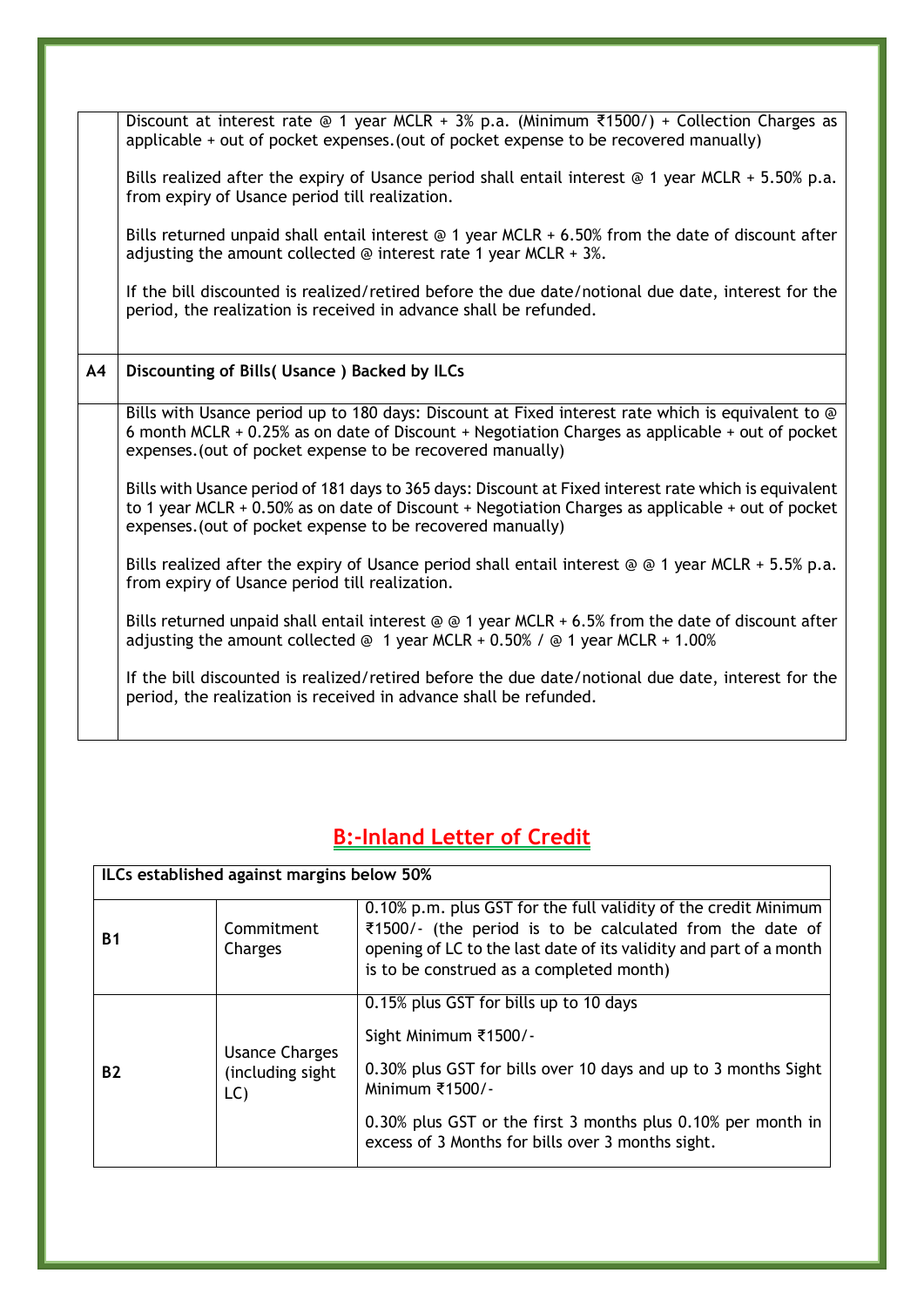| <b>B3</b>   | <b>Revolving LC</b>                                                                                     |                                                                                                                                                                 |
|-------------|---------------------------------------------------------------------------------------------------------|-----------------------------------------------------------------------------------------------------------------------------------------------------------------|
| B3.1        | Commitment<br>Charges                                                                                   | As above at the time of opening and on each reinstatement<br>on the amount of reinstatement, period of reinstatement                                            |
| <b>B3.2</b> | <b>Usance Charges</b>                                                                                   | and usance period of bill.                                                                                                                                      |
| <b>B4</b>   | ILC / Revolving LC above ₹ 5.00 Crore                                                                   |                                                                                                                                                                 |
| B4.1        | Commitment<br>Charges                                                                                   | Normal charges up to $\overline{\xi}$ 5 crore + One half of charges for<br>amount exceeding ₹5 crore up to ₹20 crore.                                           |
| B4.2        | <b>Usance Charges</b>                                                                                   | For LC/ Bill amount exceeding ₹20 crore charges will be as<br>applicable up to ₹20 crore + one fourth of Charges for<br>amount exceeding ₹20 crore.             |
| <b>B5</b>   |                                                                                                         | LCs established against higher cash margins.                                                                                                                    |
|             | i) 100% cash margin                                                                                     | 25% of normal charges plus Applicable GST                                                                                                                       |
|             | ii) 75% or Above Cash<br>Margin                                                                         | 50% of normal charges plus Applicable GST                                                                                                                       |
|             | iii) 50% or Above<br>Cash margin                                                                        | 75% of normal charges plus Applicable GST                                                                                                                       |
| <b>B6</b>   | <b>Amendments to LC</b>                                                                                 |                                                                                                                                                                 |
|             | <sub>of</sub><br>case<br>In.                                                                            | Both the usance and commitment charges as                                                                                                                       |
| B6.1        | enhancement<br>of<br>value<br>or<br>and<br>validity of credit                                           | applicable to establishing an LC, shall be recovered for the<br>additional amount, and additional period of validity,<br>subject to minimum of ₹1500/- plus GST |
| B6.2        | Amendment<br>other<br>extension of<br>than<br>the validity period or<br>increase in the value<br>of L.C | ₹1500/- plus GST per amendment                                                                                                                                  |
| B6.3        | Extension of tenor of<br>the bill of exchange                                                           | Appropriate additional usance charge shall be                                                                                                                   |
|             |                                                                                                         | collected on the outstanding liability under the LC subject<br>to minimum of ₹1500/- plus GST                                                                   |
| <b>B7</b>   | <b>Other Charges</b>                                                                                    |                                                                                                                                                                 |
| B7.1        | <b>LC Confirmation</b>                                                                                  | Same as for opening ILC                                                                                                                                         |
|             |                                                                                                         | No charges for intra bank credit confirmation.                                                                                                                  |
|             |                                                                                                         | 0.10% of ILC amount plus GST                                                                                                                                    |
| B7.2        | Advising ILC                                                                                            | Minimum: ₹1500/- plus GST                                                                                                                                       |
|             |                                                                                                         | Maximum: ₹10000/- plus GST                                                                                                                                      |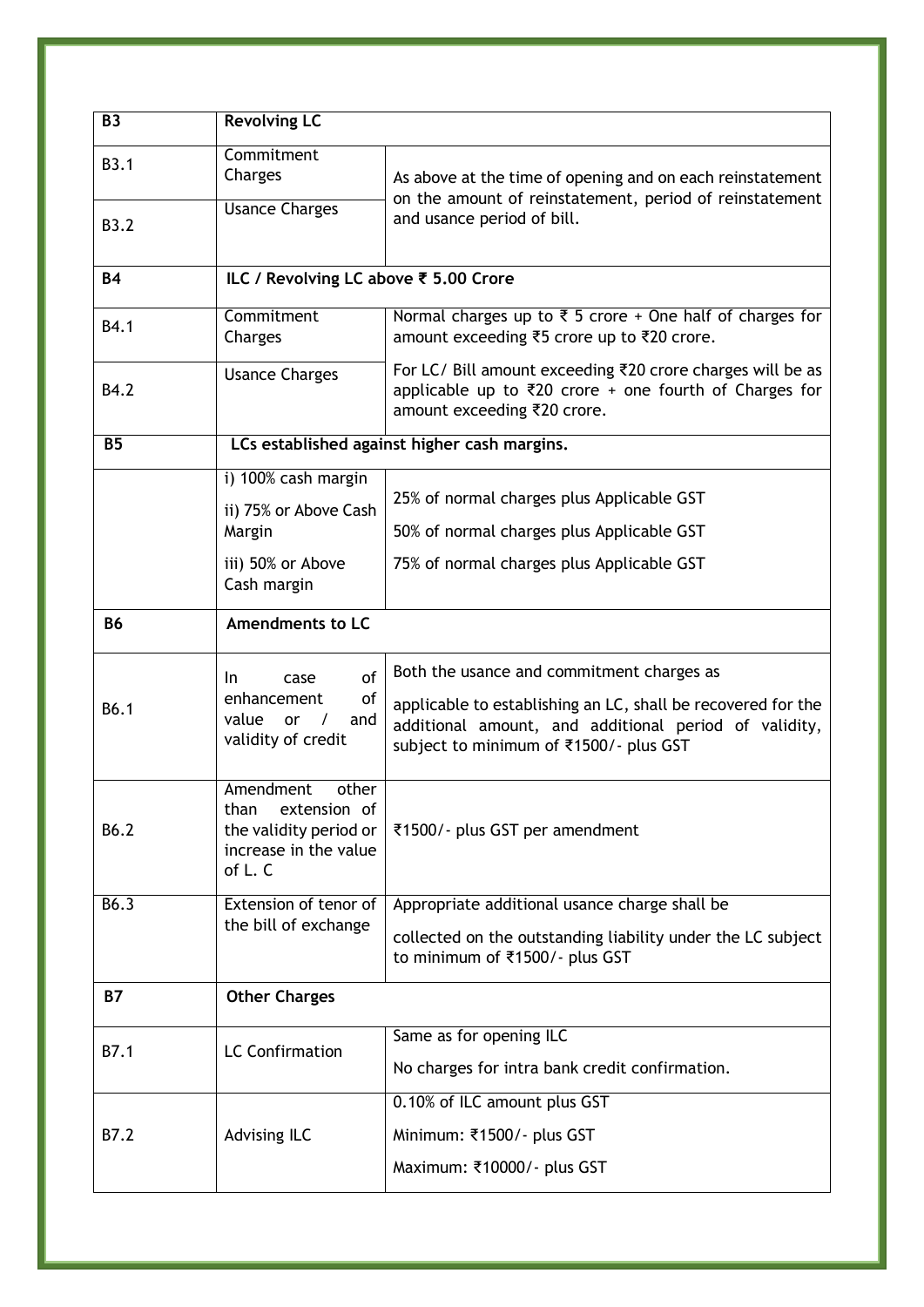| B7.3                                                                                                                                                                                                                                                                                        | Negotiation charges              | 0.40% plus GST with a minimum of ₹500/- and Maximum<br>₹2000/- Plus discount at applicable rate of interest from<br>the date of negotiation to the date of reimbursement.                                                           |  |
|---------------------------------------------------------------------------------------------------------------------------------------------------------------------------------------------------------------------------------------------------------------------------------------------|----------------------------------|-------------------------------------------------------------------------------------------------------------------------------------------------------------------------------------------------------------------------------------|--|
| B7.4                                                                                                                                                                                                                                                                                        | Retirement of Bills<br>Under ILC | 0.15% plus GST of the bill amount<br>Minimum: ₹1500/- plus GST                                                                                                                                                                      |  |
|                                                                                                                                                                                                                                                                                             |                                  | 1. Charges are to be recovered upfront when a LC is opened or amended and no<br>refund may be allowed in any circumstances whatsoever, whether a credit is<br>cancelled, is only partly availed of or expired wholly un availed of. |  |
| <b>NOTES</b><br>2. Telex / Fax and cable charges shall be recovered additionally.<br>3. While issuing a standby LC, service charges equivalent to commission on<br>Financial or Performance Guarantee be recovered, according to the nature of the<br>guarantee provided by the standby LC. |                                  |                                                                                                                                                                                                                                     |  |
|                                                                                                                                                                                                                                                                                             |                                  |                                                                                                                                                                                                                                     |  |

### <span id="page-4-0"></span>**C:-Commission on Guarantees**

|                |                                                          | Performance Guarantee: 0.20% p.m plus GST                                                                                                                                                                                                                                                                                                                                                                                                                                                                                                                                                |
|----------------|----------------------------------------------------------|------------------------------------------------------------------------------------------------------------------------------------------------------------------------------------------------------------------------------------------------------------------------------------------------------------------------------------------------------------------------------------------------------------------------------------------------------------------------------------------------------------------------------------------------------------------------------------------|
|                |                                                          | Financial Guarantee: 0.25% p.m plus GST                                                                                                                                                                                                                                                                                                                                                                                                                                                                                                                                                  |
|                |                                                          | Charges to be recovered upfront for the period including<br>claim period*, if any, at the time of issue. Part of the<br>month to be treated as a complete month                                                                                                                                                                                                                                                                                                                                                                                                                          |
| C <sub>1</sub> | Bank Guarantee Issued against<br>below 50% cash margins. | Claim period which has been incorporated by virtue<br>of specific request from the applicant shall qualify<br>for levy of commission upfront.                                                                                                                                                                                                                                                                                                                                                                                                                                            |
|                |                                                          | Claim period which has been incorporated by virtue of<br>any statute (In 2012, the Banking Laws (Amendment)<br>Act, 2012 introduced a third exception to Section 28)<br>shall not qualify for levy of commission upfront but<br>branches shall recover the commission for claim period<br>in such cases from the proceeds of margin money (to be<br>reversed on the day when guarantee bond is tendered for<br>cancellation or after the expiry of 1 year from the expiry<br>of validity period whichever is earlier) and only for the<br>actual claim period availed by the beneficiary |
|                | Guarantees backed by 50% or<br>above cash margins.       |                                                                                                                                                                                                                                                                                                                                                                                                                                                                                                                                                                                          |
| C <sub>2</sub> | i) 100%                                                  | 25% of normal charges as at clause C1                                                                                                                                                                                                                                                                                                                                                                                                                                                                                                                                                    |
|                | ii) 75% or Above                                         | 50% of normal charges as at clause C1                                                                                                                                                                                                                                                                                                                                                                                                                                                                                                                                                    |
|                | iii) 50% or Above                                        | 75% of normal charges as at clause C1                                                                                                                                                                                                                                                                                                                                                                                                                                                                                                                                                    |
|                |                                                          |                                                                                                                                                                                                                                                                                                                                                                                                                                                                                                                                                                                          |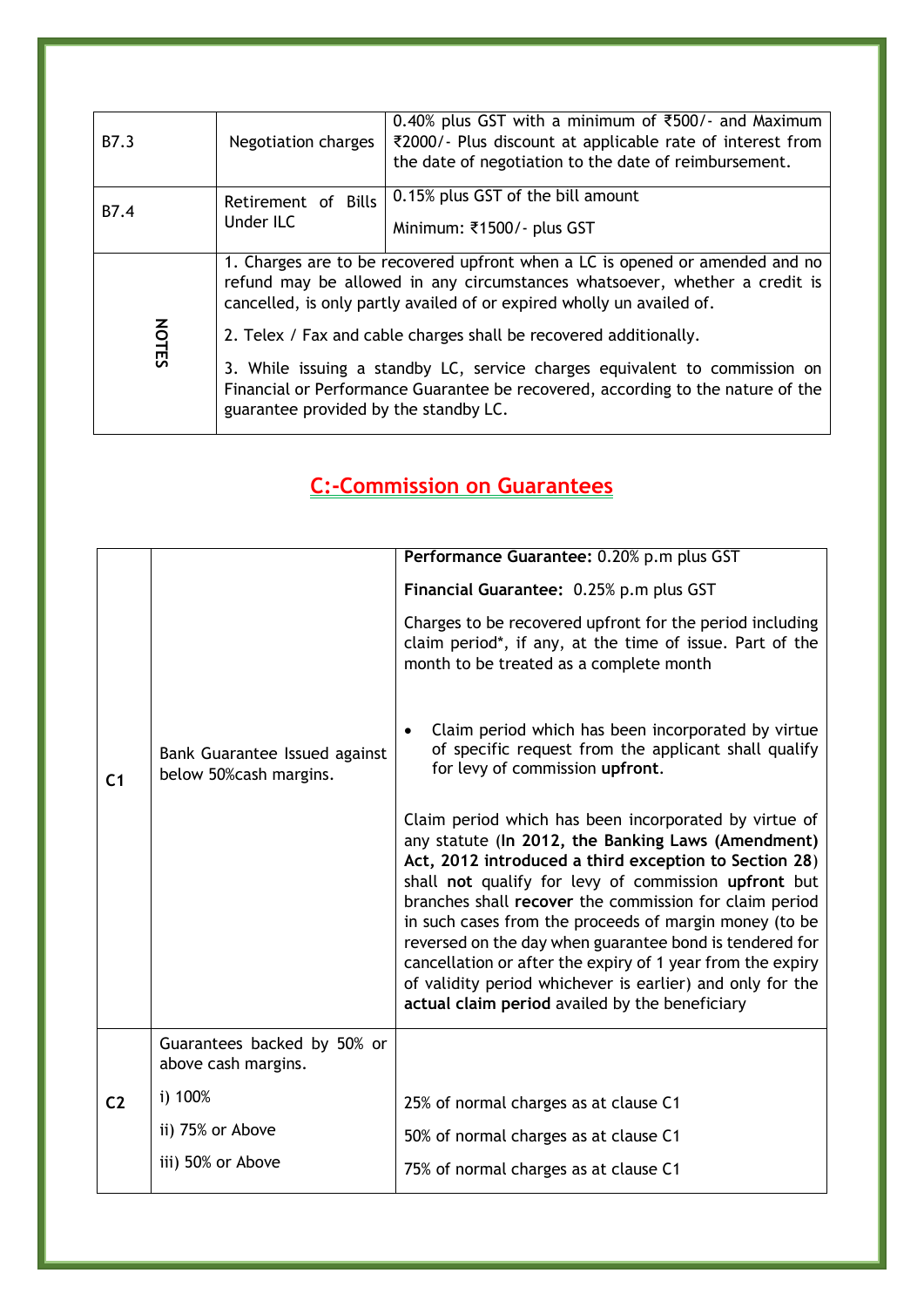| C3A          | Amendment<br>Bank<br>in<br>in<br><b>Guarantees</b><br>οf<br>case<br>enhancement of Value or/and<br>validity     | Same as in C1/C2                                                                                                                                                                                                                                                     |
|--------------|-----------------------------------------------------------------------------------------------------------------|----------------------------------------------------------------------------------------------------------------------------------------------------------------------------------------------------------------------------------------------------------------------|
| C3B          | <b>Bank</b><br>Amendment<br>in<br>than<br>other<br><b>Guarantees</b><br>enhancement of Value or/and<br>validity | ₹1500/- plus GST per amendment                                                                                                                                                                                                                                       |
| <b>NOTES</b> |                                                                                                                 | Where the guarantee is tendered for cancellation before the date of its expiry, the<br>Commission charged for the months or part of the month already expired to be retained in<br>full while as 50% commission for the remaining un-expired period may be refunded. |

<span id="page-5-0"></span>**D:- Charges for Export Related Transactions**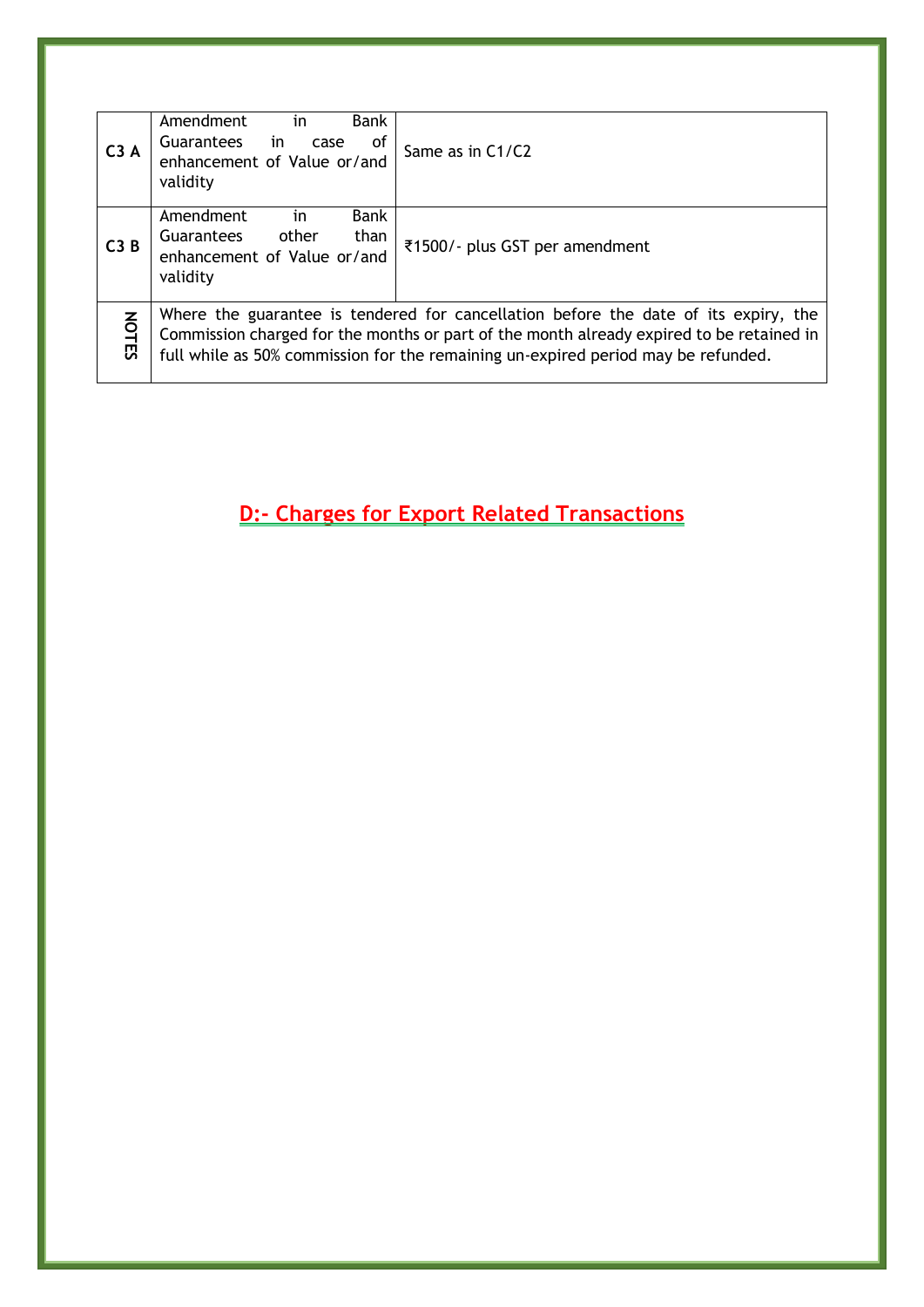| D1.1              | <b>Export Bills Purchased / Negotiated</b><br>/Discounted<br>(Both Rupee & Foreign Currency<br>export Bills)                                                                                                                                                                                                            | For Bills up to Rs 5.00 Lakh: ₹600.00 + GST<br>For Bills above Rs 5.00 Lakh: ₹1200.00 + GST                                                                                                                                                                                                   |
|-------------------|-------------------------------------------------------------------------------------------------------------------------------------------------------------------------------------------------------------------------------------------------------------------------------------------------------------------------|-----------------------------------------------------------------------------------------------------------------------------------------------------------------------------------------------------------------------------------------------------------------------------------------------|
| D1.2              | Where<br>documents<br>export<br>are<br>forwarded to another bank in India<br>and where no collection commission<br>or exchange accrues to the bank                                                                                                                                                                      | $0.10% + GST$<br>Subject to Min. of ₹600.00 & Max. of ₹2000.00<br>(plus Applicable GST)                                                                                                                                                                                                       |
| D1.3              | Reimbursement claim charges under<br>Letter of Credit                                                                                                                                                                                                                                                                   | For bills Up to US\$ 50000.00 or equivalent:<br>₹600.00 per reimbursement<br><b>bills</b><br>US\$<br>For<br>Above<br>50000.00<br>or<br>equivalent:₹1200.00 per reimbursement<br>(plus Applicable GST)                                                                                         |
| D1.4              | bill<br>Export<br>initially<br>sent<br>on<br>collection<br>basis<br>and<br>later<br>Purchased/Discounted/Negotiated<br>and vice versa                                                                                                                                                                                   | No additional commission to be charged.<br>Commission will be applicable either under<br>collection<br>given<br>at<br>para<br>A.2.1<br>as<br>under<br>(Remittance).<br><b>Or</b><br>purchase/<br>discounted/negotiated<br>given<br>at<br>para<br>A.1.1 (Remittance in General Banking Manual) |
| D1.5              | Overdue<br><b>Bills</b><br>Export<br>purchased/Negotiated/ Discounted<br>where proceeds are not received in<br>Nostro on due date                                                                                                                                                                                       | For Bills up to Rs 10.00 Lakh: ₹250.00 per<br>quarter or part thereof<br>For Bills above Rs 10.00 Lakh: ₹500.00 per<br>quarter or part thereof<br>(plus Applicable GST)                                                                                                                       |
| D <sub>1.6</sub>  | Commission for joining in customers<br>guarantees/indemnities and<br>for<br>giving guarantees/indemnities on<br>behalf of customers to other banks<br>in India in respect of discrepancies<br>documents negotiated under<br>in<br>letters of credits                                                                    | $0.25\%$ with a minimum of Rs $500/-$<br>(plus Applicable GST)                                                                                                                                                                                                                                |
| D <sub>2</sub> .1 | <b>Collection Bills</b><br>Export Bills sent on collection basis/<br>documents sent by the exporter<br>directly to the overseas buyer as per<br>directions<br><b>RBI</b><br>/Exports<br>under<br>consignment basis/Advance granted<br>against Government incentives.<br>(Both Rupee & Foreign Currency<br>export Bills) | For Bills up to Rs 5.00 Lakh: ₹600.00<br>For Bills above Rs 5.00 Lakh: ₹1200.00<br>(plus Applicable GST)                                                                                                                                                                                      |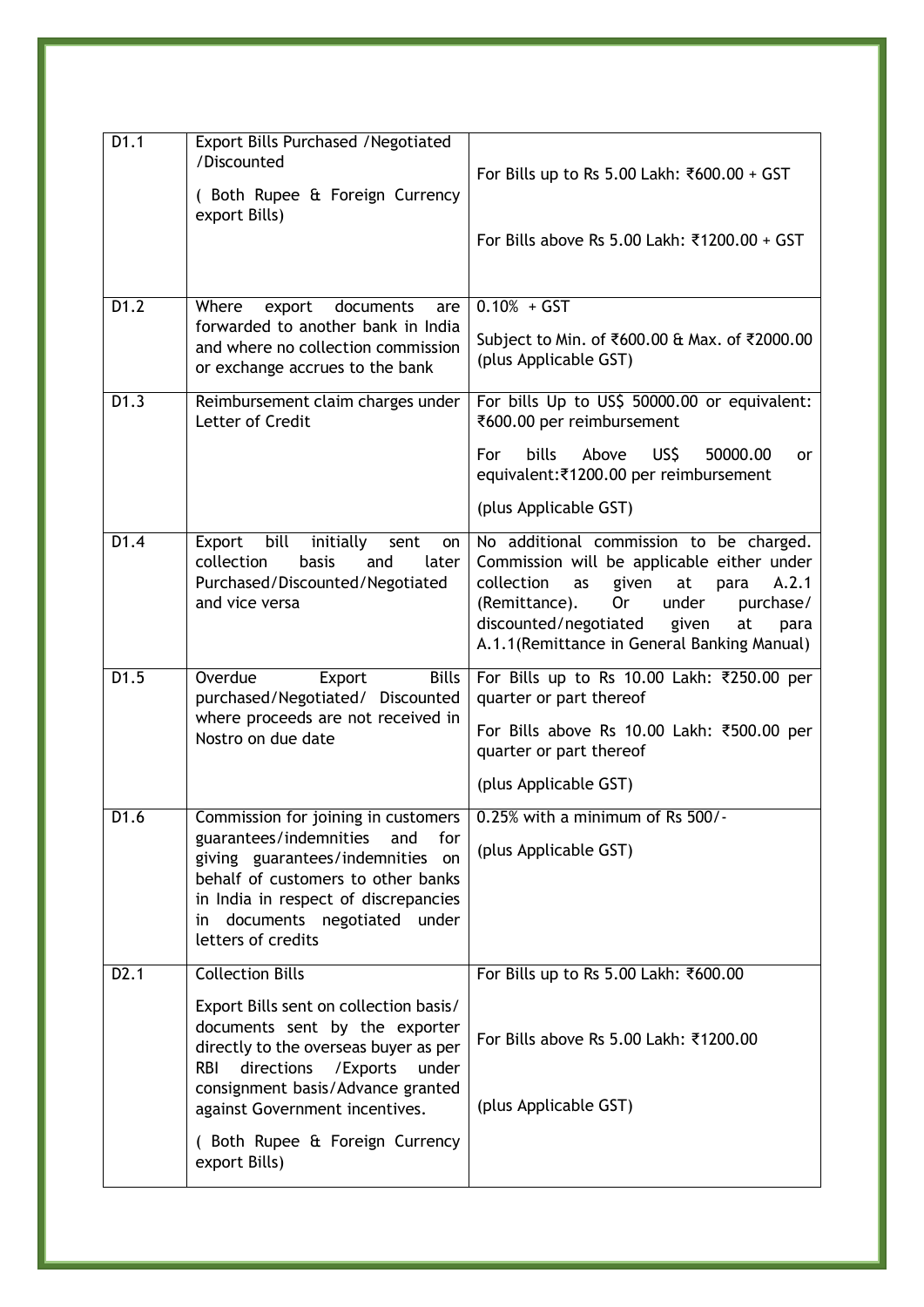| D <sub>2</sub> .2 | basis where proceeds are not   quarter or part thereof<br>received upto one month from due                    | Overdue Export Bills on collection   For Bills up to Rs 10.00 Lakh: ₹250.00 per |
|-------------------|---------------------------------------------------------------------------------------------------------------|---------------------------------------------------------------------------------|
|                   | date or period prescribed by RBI for<br>realization of exports (at present<br>270 days), whichever is earlier | For Bills above Rs 10.00 Lakh: ₹500.00 per<br>quarter or part thereof           |
|                   |                                                                                                               | (plus Applicable GST)                                                           |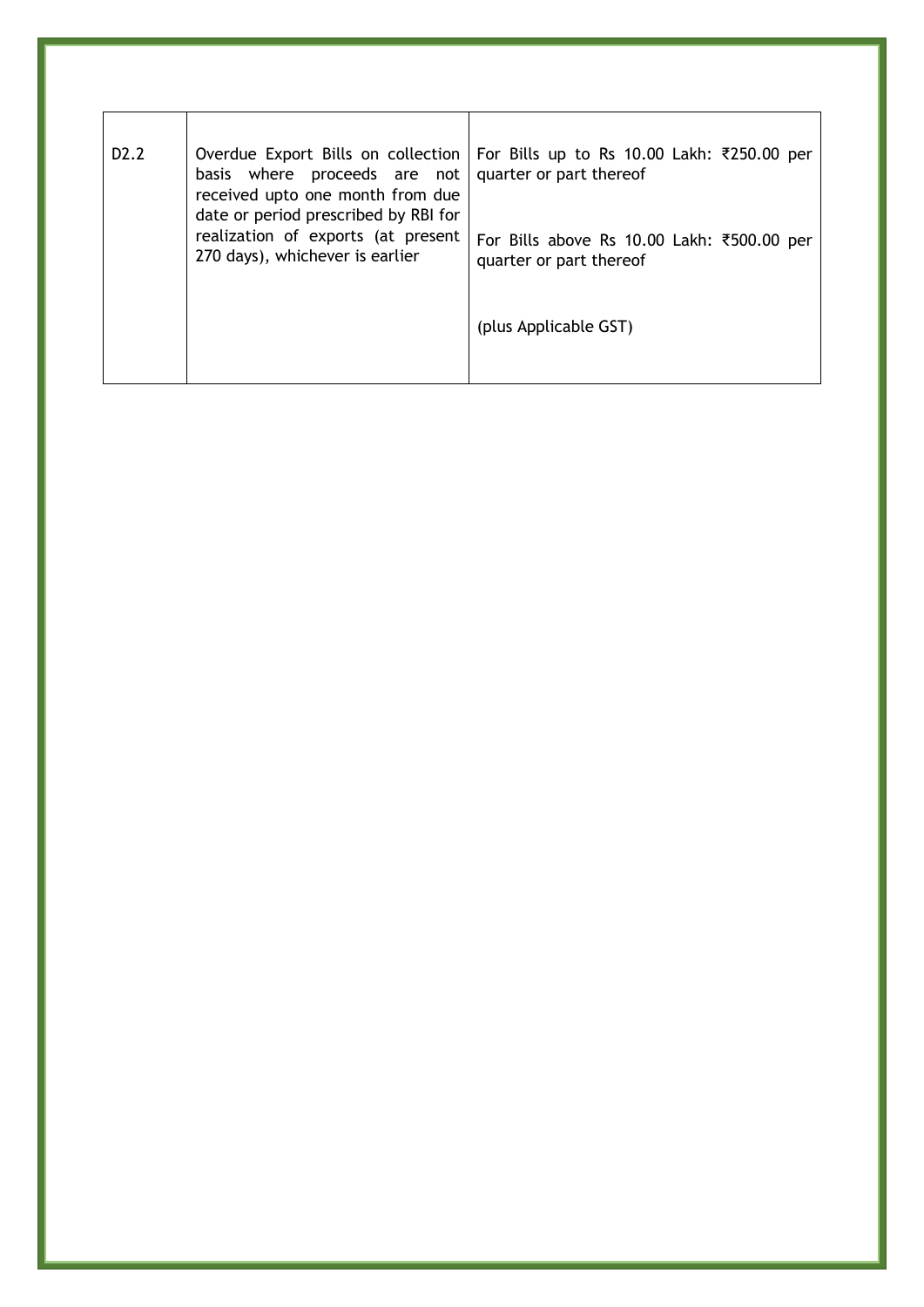**Note**: Overdue commission shall not be applicable in case of bills drawn on countries with externalization problems but paid in local currency and the exporter has obtained necessary approval from RBI for extension.

**Commission in lieu of Exchange**: Commission @ 0.10% shall be collected from the exporter in case of following transaction subject to minimum of ₹600.00.

- a) Where Pre-shipment advance has been granted against letter of credit/export order but the documents under the relative letter of credit /export are negotiated through another bank.
- b) Where the proceeds of an export bill negotiated by the bank are paid in foreign currency to another authorized dealer.
- c) Where an export bill is sent for collection abroad by the bank but the payment is received in rupees through another authorized dealer in India.
- d) Deemed export bills in foreign currency as defined by the Reserve Bank of India/Exim policy from time to time.

| D3.1              | <b>Export Letter of Credit</b>                                                                                                                                                                                                                                                                                                                     |                                                  |
|-------------------|----------------------------------------------------------------------------------------------------------------------------------------------------------------------------------------------------------------------------------------------------------------------------------------------------------------------------------------------------|--------------------------------------------------|
|                   | For advising letter of credit, including SBLC,<br>Guarantees and all documents of similar<br>nature.                                                                                                                                                                                                                                               | ₹1500.00                                         |
|                   | For advising each amendment.                                                                                                                                                                                                                                                                                                                       |                                                  |
|                   |                                                                                                                                                                                                                                                                                                                                                    | ₹500.00 per amendment (plus Applicable<br>GST)   |
| D3.2              | Transferable letter of credit: When transfers                                                                                                                                                                                                                                                                                                      | ₹ 1000.00 per each advice of transfer            |
|                   | are made under a transferable letter of<br>credit (whether full or in part and whether<br>endorsed in the credit itself or not.                                                                                                                                                                                                                    | (plus Applicable GST)                            |
| $\overline{D3.3}$ | *Acceptance Commission: When letter of<br>credit calls usance bills to be drawn on and<br>accepted by banks in India (Our bank)                                                                                                                                                                                                                    | 0.15% per month (plus Applicable GST)            |
|                   | *Business Unit shall seek approval from FEBD CHQ before giving acceptance in any form.                                                                                                                                                                                                                                                             |                                                  |
| $\overline{D4.1}$ | Certificates                                                                                                                                                                                                                                                                                                                                       |                                                  |
|                   | Issuance of certificates/ attestation with<br>respect to export transaction                                                                                                                                                                                                                                                                        | ₹100.00 per certificate (plus Applicable<br>GST) |
| D4.2              | <b>Issuance of e-BRC</b>                                                                                                                                                                                                                                                                                                                           | ₹50.00 per BRC(plus Applicable GST)              |
| D4.3              | <b>Issuance of FIRC</b>                                                                                                                                                                                                                                                                                                                            | ₹250.00 Per FIRC(plus Applicable GST)            |
| $\overline{D5.1}$ | Adding confirmation to Export LC                                                                                                                                                                                                                                                                                                                   |                                                  |
|                   | For adding confirmation various factors have to be                                                                                                                                                                                                                                                                                                 | Range of charges between 0.5% to 2%              |
| FEBD, CHQ.        | analyzed e.g. position/rating of the LC issuing bank,<br>country rating etc. Powers for adding confirmation<br>and quoting commission/charges are vested with<br>submit the<br>proposal<br><b>BU</b><br>shall<br>recommending charges within the range of 0.50% to<br>2% for adding confirmation to FEBD CHQ, through<br>respective Zonal offices. | (plus Applicable GST)                            |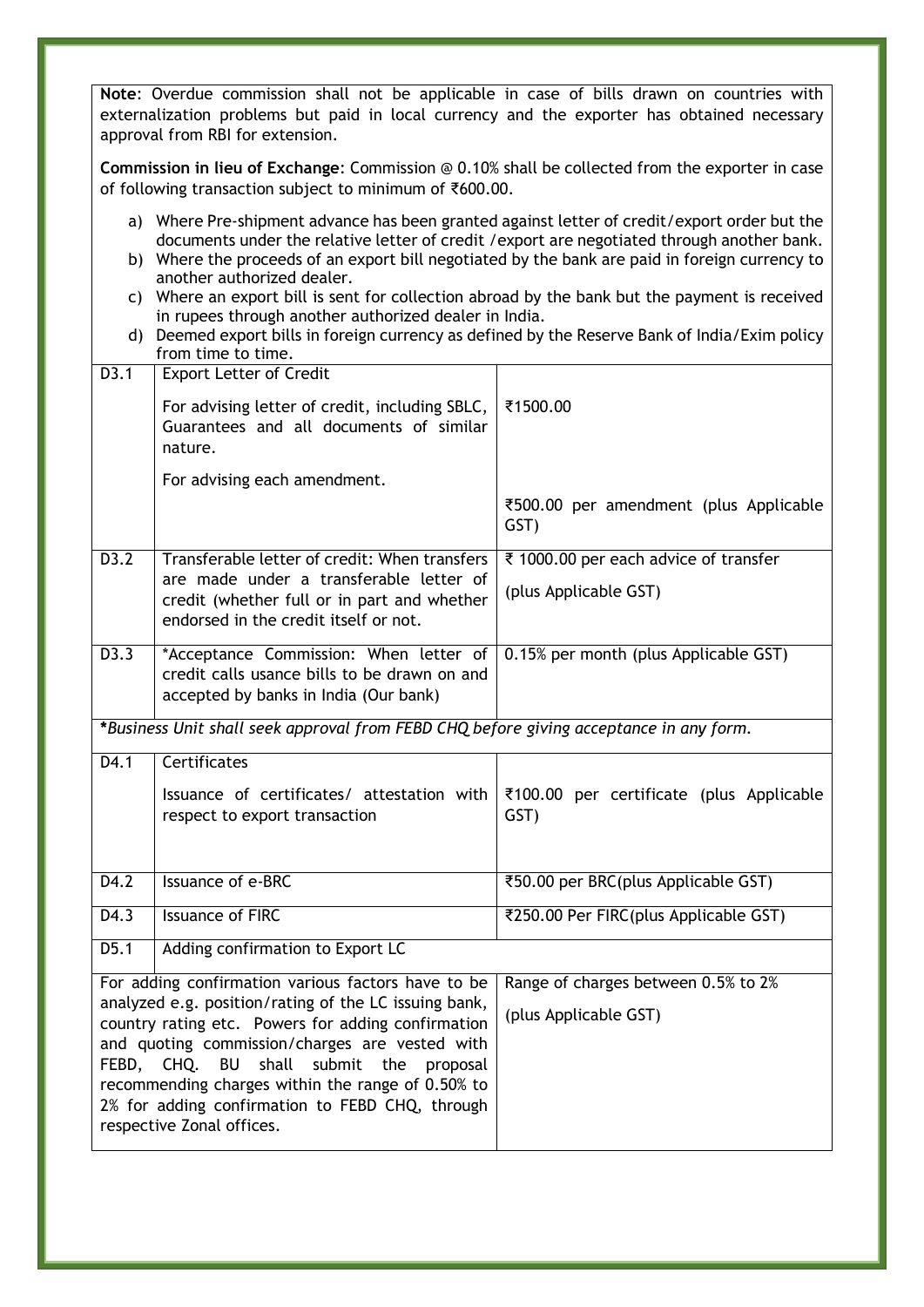|                   | Miscellaneous Instructions                                                                                                                                                                                                                                                   |
|-------------------|------------------------------------------------------------------------------------------------------------------------------------------------------------------------------------------------------------------------------------------------------------------------------|
| D6.1              | If any export/Non export transaction is being handled by AD BU on behalf of Non-AD BU,<br>the commission shall be shared in the ratio of 2:1 i.e. 2/3rd share to AD-BU and 1/3rd share<br>to Non-AD BU                                                                       |
| D <sub>6</sub> .2 | These rules shall also be applicable to deemed exports as defined by Reserve bank of<br>India/Exim Policy from time to time.                                                                                                                                                 |
| D <sub>6</sub> .3 | Where the bank purchases/negotiates/discounts a portion of the bill amount and handles<br>the remaining balance on collection basis:                                                                                                                                         |
|                   | Charges vide paraA.1.1(Remittance) on the amount negotiated/purchased/discounted                                                                                                                                                                                             |
|                   | Charges vide para A.2.1 (Remittance) on the amount handled on collection basis.                                                                                                                                                                                              |
| D.6.4             | Where the Bank has negotiated letters of credit documents received from another bank<br>outside the centre of negotiation under restricted letters of credit and transferred the<br>proceeds to the another bank, commission as applicable to inland remittances be charged. |

## <span id="page-9-0"></span>**E : Charges for Import Related Transactions**

| Import Letter of Credit/Revolving letter of credit.                                             |                                                        |                                                                                                         |
|-------------------------------------------------------------------------------------------------|--------------------------------------------------------|---------------------------------------------------------------------------------------------------------|
| E1.1                                                                                            | For LC's upto ₹2.00 Crores                             |                                                                                                         |
|                                                                                                 | Commitment charges for each                            | 0.10% per quarter                                                                                       |
|                                                                                                 | quarter or part thereof for full<br>validity of credit | Minimum ₹500.00                                                                                         |
|                                                                                                 | <b>Usance Charges</b><br>$\bullet$                     |                                                                                                         |
| For bills upto 10 days sight<br>For bills over 10 days upto 3 months<br>For bills over 3 months | 0.10%                                                  |                                                                                                         |
|                                                                                                 | 0.20%                                                  |                                                                                                         |
|                                                                                                 |                                                        | 0.20% for first three months plus 0.07% per month in<br>excess of 3 months.                             |
|                                                                                                 |                                                        | (plus Applicable GST)                                                                                   |
| E1.2                                                                                            | For LC's above ₹2.00 crores to ₹8.00<br>crores         | As per E1.1 above upto ₹2.00 crores plus $3/4$ of the<br>specified rate at E1.1 exceeding ₹2.00 crores. |
|                                                                                                 |                                                        | (plus Applicable GST)                                                                                   |
| E1.3                                                                                            | For LC's above ₹8.00 crores to ₹16.00<br>crores        | As per E1.2 above upto ₹8.00 crores plus 1/2 of<br>specified rate at E1.1 exceeding ₹8.00 crores.       |
|                                                                                                 |                                                        | (plus Applicable GST)                                                                                   |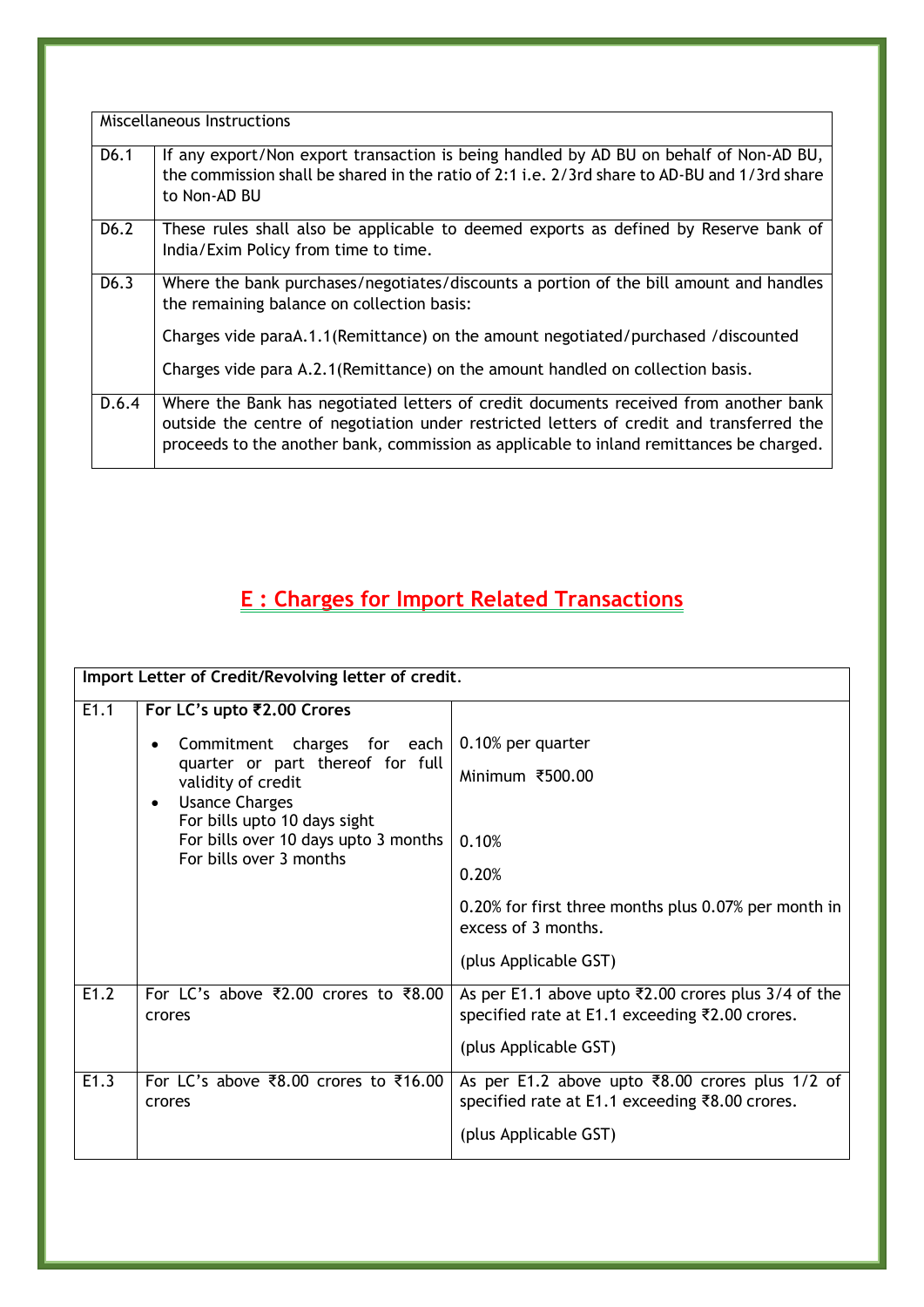| E1.4 | For LC's above ₹ 16.00 crores | As per E1.3 above upto ₹16.00 crores plus 1/4 of the<br>specified rate at E1.1 exceeding ₹16.00 crores. |
|------|-------------------------------|---------------------------------------------------------------------------------------------------------|
|      |                               | (plus Applicable GST)                                                                                   |

For example, if LC of ₹30.00 crores is issued, Normal charges (Commitment/usance) as per 'E1.1' upto ₹2.00 crores, 75% of the normal charges as per E1.1 for next ₹6.00 crores (i.e. from ₹ 2.00 crores to ₹ 8.00 crores),50% of the normal commission as per E1.1 for next ₹8.00 crores (i.e. from ₹ 8.00 crores to ₹ 16.00 crores) &25% of the normal commission as per E1.1 for next ₹14.00 crores (i.e. from ₹ 16.00 crores to ₹ 30.00 crores)shall be charged.

Additional Relaxation in commission based on Cash Margin held against the LC:

Cash margin held against LC

Up to 25%: No relaxation

More than 25% and up to 50%: The applicant concern shall be eligible for relaxation of 10% on the commission charges as per E1 above.

More than 50% and up to 75%: The applicant concern shall be eligible for relaxation of 20% on the commission charges as per E1 above.

Above 75%: The applicant concern shall be eligible for relaxation of 30% on the commission charges as per E1 above

#### **Reinstatement Charges (Revolving letter of credit):**

Upon reinstatement under revolving letter of credit, the charges recoverable shall be as per E1 above.

#### **Amendments to Letter of Credit**

| E2.1 | Extension in validity of LC within<br>the period for which issuance | ₹500.00 per amendment                                                                                                                                               |
|------|---------------------------------------------------------------------|---------------------------------------------------------------------------------------------------------------------------------------------------------------------|
|      | charge has been recovered                                           | (plus Applicable GST)                                                                                                                                               |
| E2.2 | Extension in validity of LC beyond                                  | Issuance/usance charges as applicable as per E.1 above for                                                                                                          |
|      | the period for which issuance                                       | enhanced period + amendment charges ₹500.00.                                                                                                                        |
|      | charges has been recovered.                                         | (plus Applicable GST)                                                                                                                                               |
| E2.3 | Enhancement in value of LC                                          | Issuance/usance charges as applicable as per E.1 above for<br>enhanced value+ amendment charges ₹500.00.                                                            |
|      |                                                                     | (plus Applicable GST)                                                                                                                                               |
| E2.4 | Any other amendment                                                 | ₹500.00 per amendment (plus Applicable GST)                                                                                                                         |
| E2.5 | Revival of expired LC within 3<br>months from the date of expiry    | Issuance and usance charges as per E.1 above, from the<br>date of expiry to the validity date of revived LC $+$<br>amendment charges ₹500.00. (plus Applicable GST) |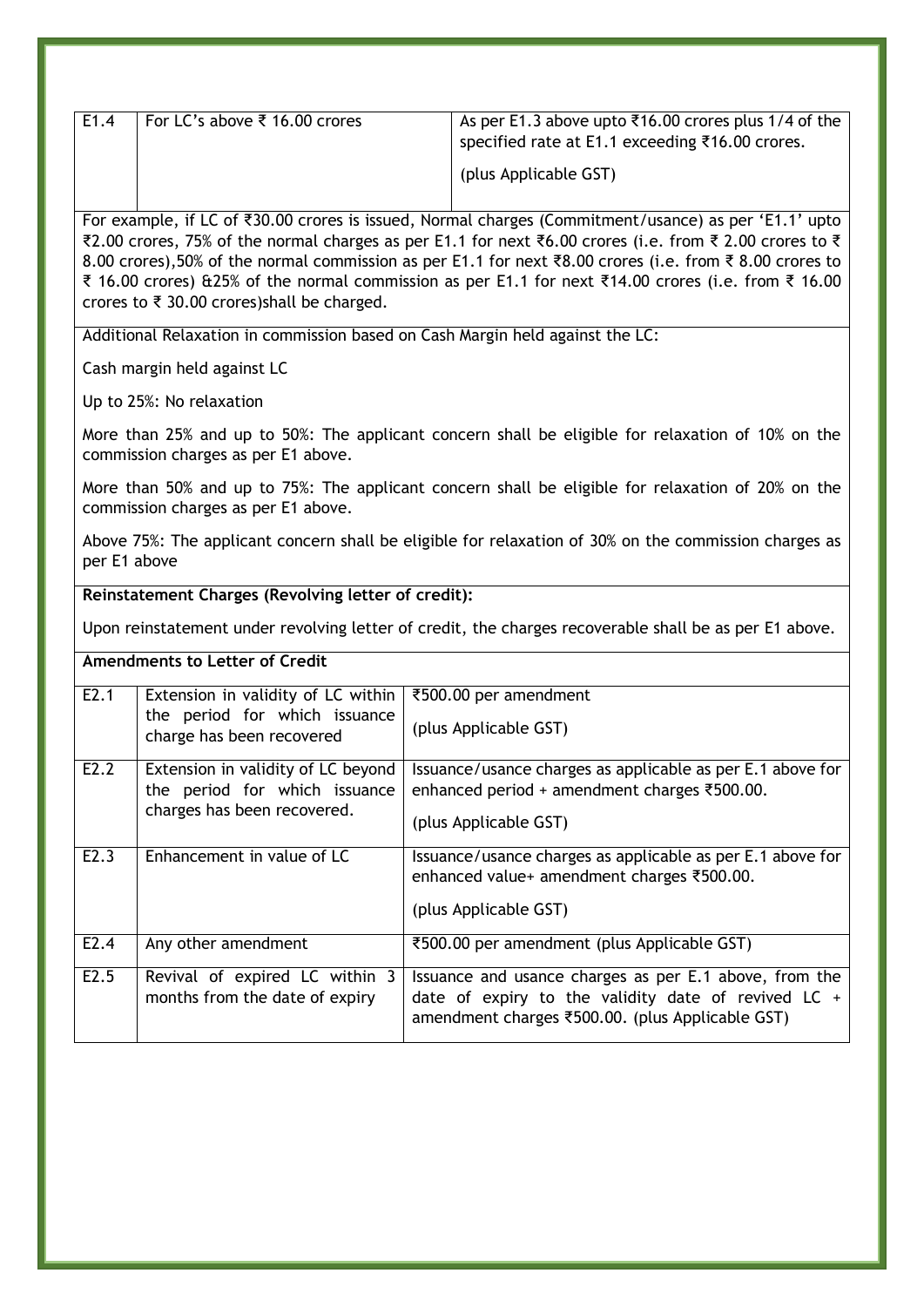**Deferred Imports:** Commission on letter of credits covering import of goods on deferred payment terms beyond a period of six months from the date of shipment

| $\overline{E3}$ .1                                                                                                | Upto ₹2.00 crores                                                  | 0.50% per quarter or part thereof (plus Applicable GST)                                                                                    |
|-------------------------------------------------------------------------------------------------------------------|--------------------------------------------------------------------|--------------------------------------------------------------------------------------------------------------------------------------------|
| E3.2                                                                                                              | Above ₹2.00 crores Upto ₹8.00<br>crores                            | As per E3.1 above upto $\overline{22.00}$ crores plus 3/4 of the<br>specified rate at E3.1 exceeding ₹2.00 crores (plus<br>Applicable GST) |
| E3.3                                                                                                              | Above ₹8.00 crores to ₹16.00<br>crores                             | As per E3.2 above upto ₹8.00 crores plus 1/2 of<br>specified rate at E3.1 exceeding ₹8.00 crores (plus<br>Applicable GST).                 |
| E3.4                                                                                                              | Above ₹ 16.00 crores                                               | As per E3.3 above upto ₹16.00 crores plus 1/4 of the<br>specified rate at E3.1 exceeding ₹16.00 crores (plus<br>Applicable GST).           |
|                                                                                                                   | Buyers/Suppliers credit issued against sanctioned Limit            |                                                                                                                                            |
| E4.1                                                                                                              | Upto 6 months from the date the<br>payment was originally due      | 0.20% per quarter or part thereof with a Minimum of $\bar{\tau}$<br>1000.00 (plus Applicable GST)                                          |
| E4.2                                                                                                              | More than 6 months upto one<br>year from the date the payment      | As per E4.1 up to 6 months $\&$ 0.16% per quarter or part<br>thereof for the period exceeding 6 months                                     |
|                                                                                                                   | was originally due                                                 | (Minimum of ₹ 1000.00) (plus Applicable GST)                                                                                               |
| E4.3                                                                                                              | More than one year from the<br>date the payment was originally     | As per E4.2 up to one year $\&$ 0.14% per quarter or part<br>thereof for the period exceeding One year                                     |
|                                                                                                                   | due                                                                | (Minimum of $\bar{\tau}$ 1000.00) (plus Applicable GST)                                                                                    |
| For LC's/Buyers/Suppliers credit issued against 110% cash margin (100% cash margin, if the<br>exposure is hedged) |                                                                    |                                                                                                                                            |
| E5.1                                                                                                              | If the annual import turnover of<br>the applicant concern with our | 0.05% per quarter or part thereof with a minimum of<br>₹1000.00                                                                            |
|                                                                                                                   | bank is upto ₹500.00 crores                                        | (plus Applicable GST)                                                                                                                      |
| E5.2                                                                                                              | If the annual import turnover of<br>the applicant concern with our | 0.04% per quarter or part thereof with a minimum of<br>₹1000.00                                                                            |
|                                                                                                                   | bank is above ₹500.00 crores<br>upto ₹1000.00 crores               | (plus Applicable GST)                                                                                                                      |
| E5.3                                                                                                              | If the annual import turnover of<br>the applicant concern with our | 0.03% per quarter or part thereof with a minimum of $\bar{\tau}$<br>1000.00                                                                |
|                                                                                                                   | bank is above                                                      | (plus Applicable GST)                                                                                                                      |
|                                                                                                                   | ₹1000.00 crores                                                    |                                                                                                                                            |
| <b>Import Bills Under LC</b>                                                                                      |                                                                    |                                                                                                                                            |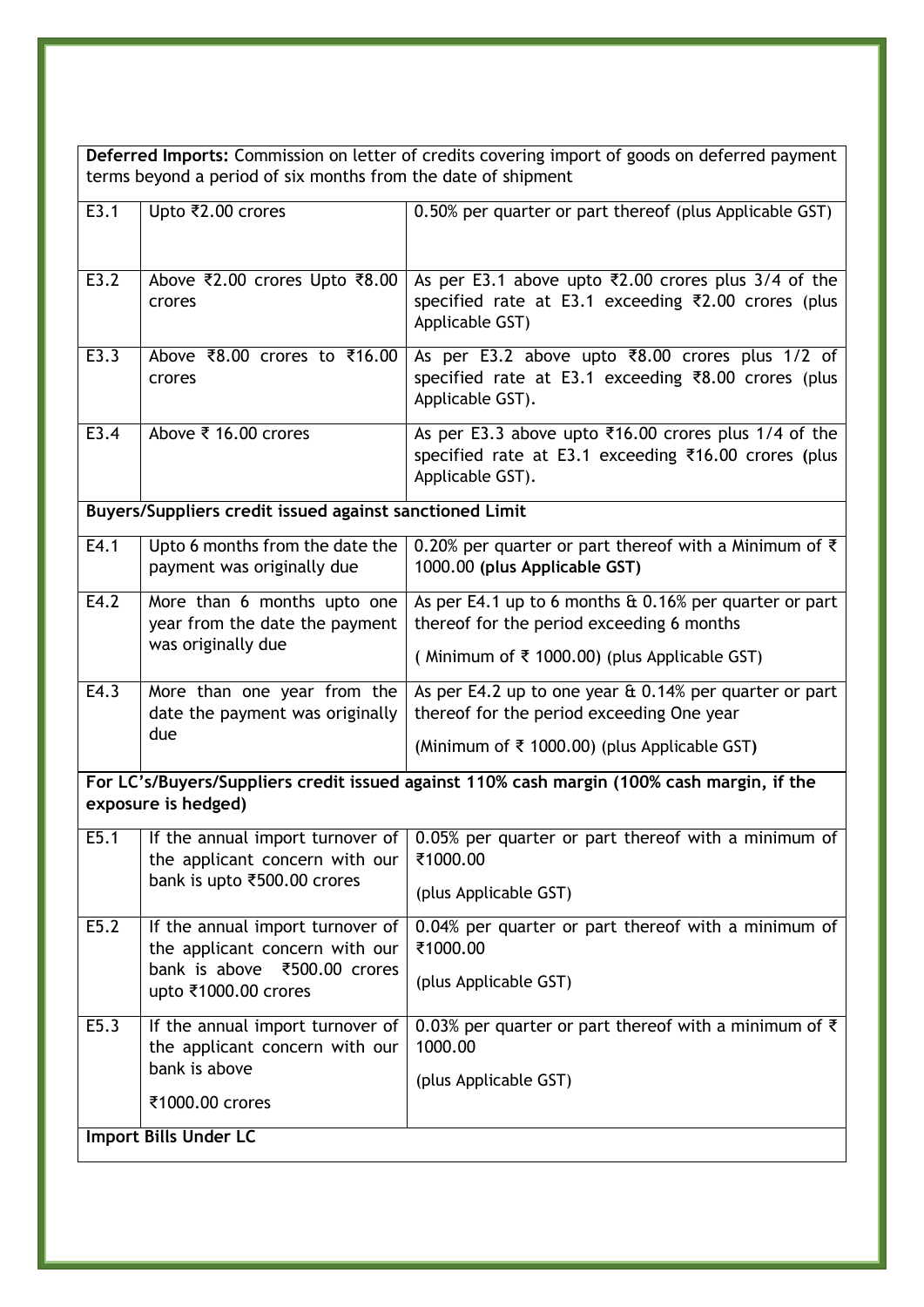| E6.1 | Retirement/<br>charges                                                                                                                               | crystallization   Flat ₹500.00 (plus Applicable GST)                                                |
|------|------------------------------------------------------------------------------------------------------------------------------------------------------|-----------------------------------------------------------------------------------------------------|
| E6.2 | Retirement charges where no<br>exchange benefit accrues to the<br>bank.                                                                              | 0.10% upto ₹4.00 crores (plus Applicable GST)<br>0.05% above ₹4.00 crores (plus Applicable GST)     |
| E6.3 | Overdue commission in case of<br>sight bills are not retired within<br>10 days in case of sight bills and<br>on due date in case of usance<br>bills. | ₹ 2000.00 per month or part thereof (plus Applicable<br>GST)                                        |
| E6.4 | Discrepancy charges in case of<br>non-confirming<br>documents<br>under L.C.                                                                          | USD50.00 per discrepancy to be recovered from<br>negotiating bank/beneficiary (plus Applicable GST) |

|                                                | Import Bills not under LC                                                                                                      |                                                                                                                                                                                         |  |  |
|------------------------------------------------|--------------------------------------------------------------------------------------------------------------------------------|-----------------------------------------------------------------------------------------------------------------------------------------------------------------------------------------|--|--|
| E7.1                                           | charges<br>Retirement/Handling<br>for each bill<br>Up to ₹ 10.00 lacs                                                          | ₹ 1000.00 (plus Applicable GST)                                                                                                                                                         |  |  |
| E7.2                                           | Above 10.00 lacs and up to $\overline{\xi}$  <br>100.00 lacs                                                                   | ₹ 1500.00 (plus Applicable GST)                                                                                                                                                         |  |  |
| E7.3                                           | Above ₹ 100.00 lacs                                                                                                            | ₹ 2000.00 (plus Applicable GST)                                                                                                                                                         |  |  |
| E7.4                                           | charges<br>Retirement/Handling<br>benefit<br>where no exchange<br>accrues to the bank.                                         | 0.10% upto ₹4.00 crores (plus Applicable GST)<br>0.05% above ₹4.00 crores (plus Applicable GST)                                                                                         |  |  |
| E7.5                                           | import bills<br>Overdue<br>on<br>collection basis which have not<br>been retired by the party up to<br>one month form due date | For Bills up to ₹10.00 lacs: ₹250.00 per quarter or part<br>thereof (plus Applicable GST)<br>For Bills above ₹ 10.00 lacs: ₹500.00 per quarter or part<br>thereof (plus Applicable GST) |  |  |
| Import bills received directly by the Importer |                                                                                                                                |                                                                                                                                                                                         |  |  |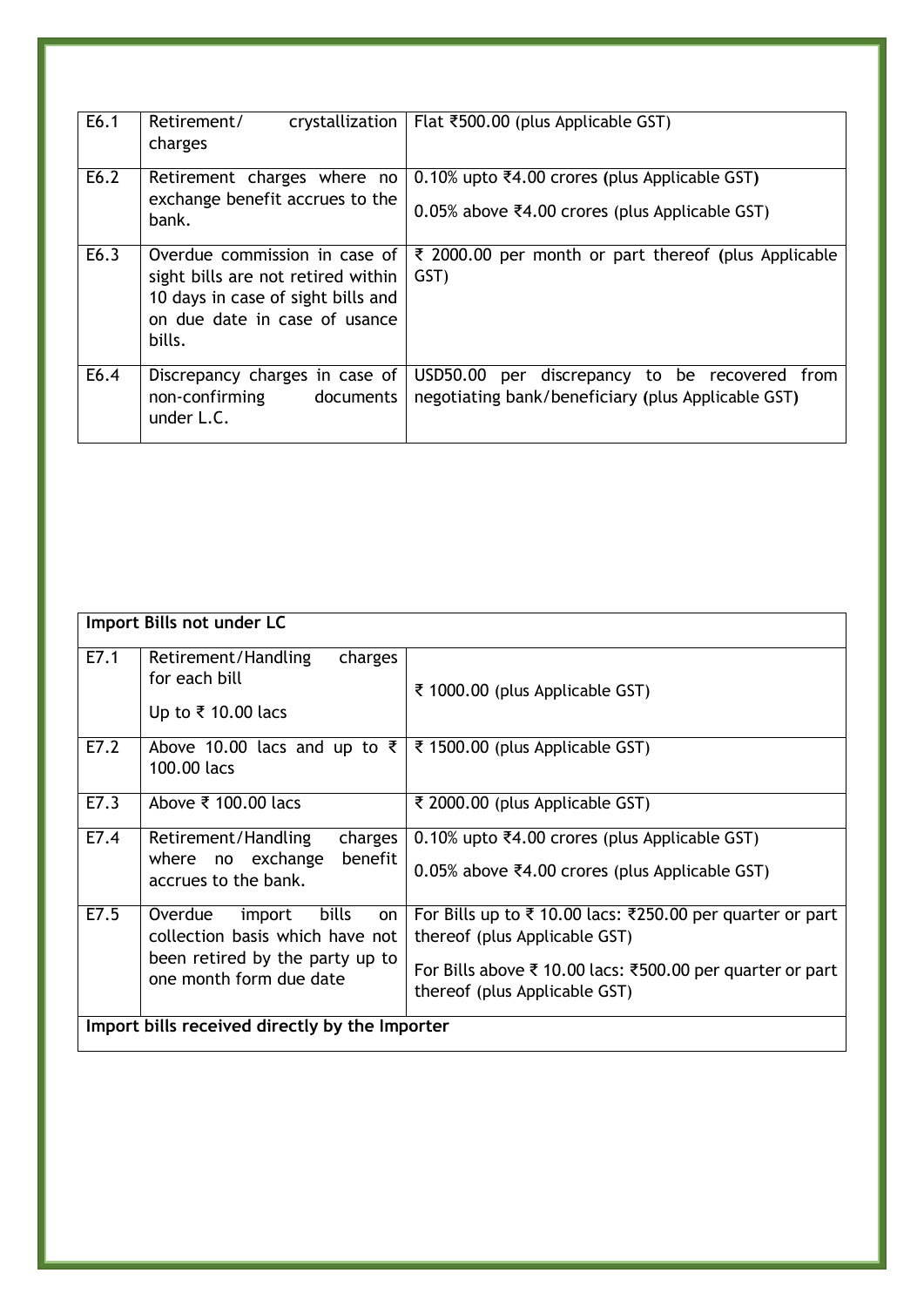| E8.1                     | Handling/effecting<br>For<br>remittance for each bill                                                                                                                                                                                                                                                                                                                                                  |  |                                                                   |  |
|--------------------------|--------------------------------------------------------------------------------------------------------------------------------------------------------------------------------------------------------------------------------------------------------------------------------------------------------------------------------------------------------------------------------------------------------|--|-------------------------------------------------------------------|--|
|                          | Upto ₹10.00 Lacs                                                                                                                                                                                                                                                                                                                                                                                       |  | ₹1000.00 (plus Applicable GST)                                    |  |
|                          | Above ₹10.00 to ₹100.00 lacs                                                                                                                                                                                                                                                                                                                                                                           |  | ₹1500.00 (plus Applicable GST)                                    |  |
|                          | Above ₹100.00 lacs                                                                                                                                                                                                                                                                                                                                                                                     |  | ₹2000.00 (plus Applicable GST)                                    |  |
|                          | Advance Remittance against Import                                                                                                                                                                                                                                                                                                                                                                      |  |                                                                   |  |
| E9.1                     | For effecting advance remittance                                                                                                                                                                                                                                                                                                                                                                       |  |                                                                   |  |
|                          | Upto ₹10.00 Lacs                                                                                                                                                                                                                                                                                                                                                                                       |  | ₹ 1000.00 (plus Applicable GST)                                   |  |
|                          | Above ₹10.00 to ₹100.00 lacs                                                                                                                                                                                                                                                                                                                                                                           |  | ₹ 1500.00 (plus Applicable GST)                                   |  |
|                          | Above ₹100.00 lacs                                                                                                                                                                                                                                                                                                                                                                                     |  | ₹ 2000.00 (plus Applicable GST)                                   |  |
|                          | Countersigning/Co-acceptance/Avalisation of Import Bills**                                                                                                                                                                                                                                                                                                                                             |  |                                                                   |  |
| E10.1                    | For Bills up to ₹4.00 crores                                                                                                                                                                                                                                                                                                                                                                           |  |                                                                   |  |
|                          | Where tenor of bills is less than 3                                                                                                                                                                                                                                                                                                                                                                    |  | 0.25%                                                             |  |
|                          | months                                                                                                                                                                                                                                                                                                                                                                                                 |  | 0.085%                                                            |  |
|                          | Where tenor of bills is 3 months and<br>above                                                                                                                                                                                                                                                                                                                                                          |  | (plus Applicable GST)                                             |  |
| E10.2                    | For bills above ₹ 4.00 crores                                                                                                                                                                                                                                                                                                                                                                          |  |                                                                   |  |
|                          | a) Up to ₹4.00 crores                                                                                                                                                                                                                                                                                                                                                                                  |  | As specified at E10.1                                             |  |
|                          | b) In excess of ₹4.00 crores                                                                                                                                                                                                                                                                                                                                                                           |  | $\frac{1}{2}$ of the specified rate at E10.1                      |  |
|                          |                                                                                                                                                                                                                                                                                                                                                                                                        |  | (plus Applicable GST)                                             |  |
| **Business               | units<br>shall<br>seek<br>approval                                                                                                                                                                                                                                                                                                                                                                     |  | from<br><b>FEBD</b><br><b>CHQ</b><br>before<br>countersigning/Co- |  |
|                          | acceptance/Availment of the import bills                                                                                                                                                                                                                                                                                                                                                               |  |                                                                   |  |
| E11.1                    | Import documents covering Project Imports: Collection bills/documents covering<br>project imports under inter-governmental aid schemes(including those financed by<br>international agencies like world Bank, IMF, ADB etc.) where no letter of credit are<br>opened, commission of 0.075% (flat rate) irrespective of the bill value as per the existing<br>charges structure is proposed to continue |  |                                                                   |  |
| <b>Merchanting Trade</b> |                                                                                                                                                                                                                                                                                                                                                                                                        |  |                                                                   |  |
| E12.1                    | For import leg                                                                                                                                                                                                                                                                                                                                                                                         |  | Commission as per 'E' above (plus Applicable GST)                 |  |
|                          |                                                                                                                                                                                                                                                                                                                                                                                                        |  |                                                                   |  |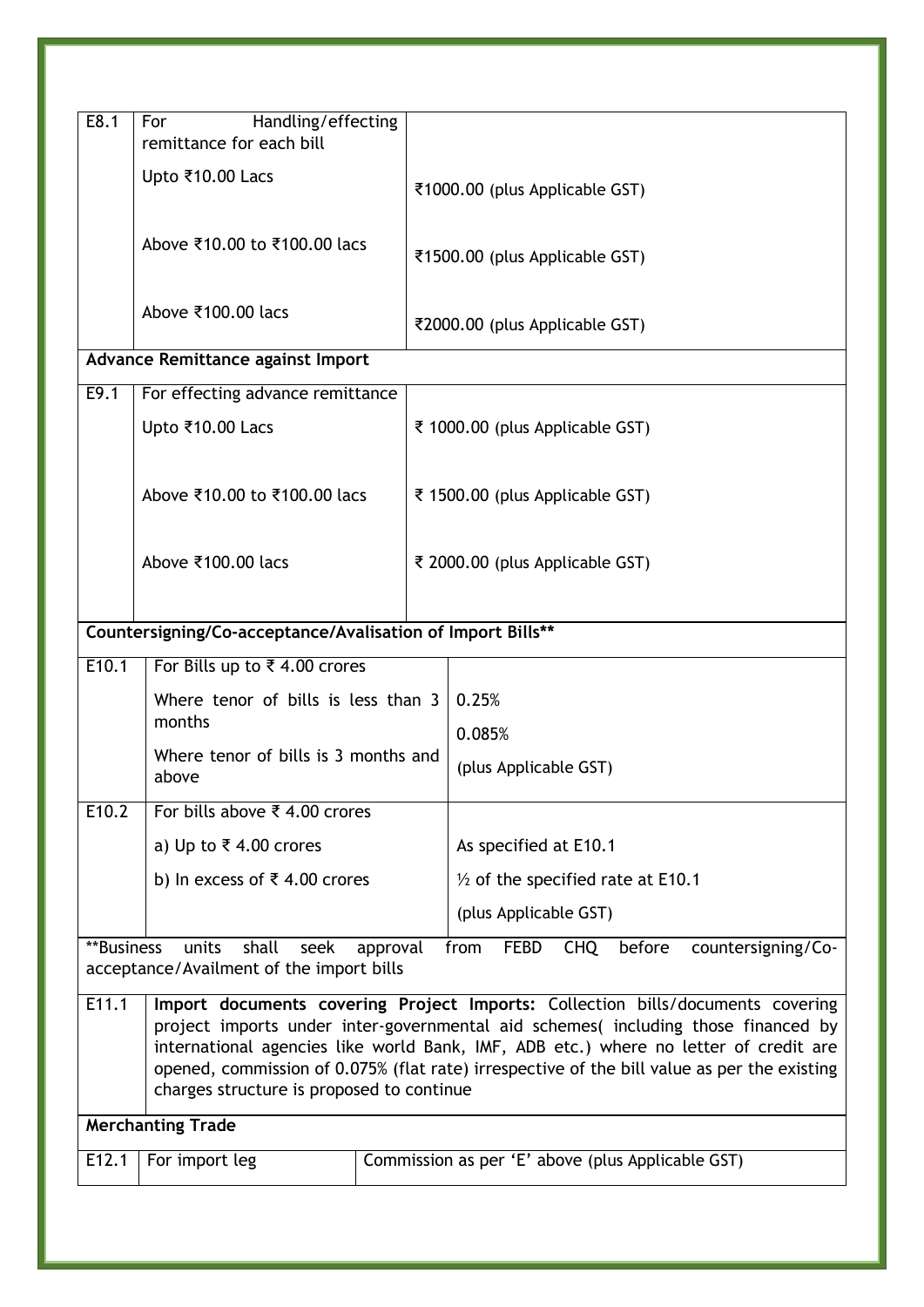| <b>E12.2</b>   For Export leg | Commission as per 'D' for export related transactions (plus<br>Applicable GST) |
|-------------------------------|--------------------------------------------------------------------------------|
|                               |                                                                                |

| <b>Guarantees</b>                                                                                                   |                                                                                                                                  |                                            |                                                                                                                                                                          |
|---------------------------------------------------------------------------------------------------------------------|----------------------------------------------------------------------------------------------------------------------------------|--------------------------------------------|--------------------------------------------------------------------------------------------------------------------------------------------------------------------------|
| Guarantees in favour of shipping companies/agencies for clearance of goods pending production of bill of<br>lading. |                                                                                                                                  |                                            |                                                                                                                                                                          |
| E13.1                                                                                                               | Relating to Imports under LCs<br>opened by the Guarantor banks<br>themselves                                                     |                                            |                                                                                                                                                                          |
|                                                                                                                     | Upto ₹4.00 crores                                                                                                                | ₹500.00 + GST                              |                                                                                                                                                                          |
|                                                                                                                     | Above ₹4.00 crores                                                                                                               |                                            | ₹500.00 + GST upto ₹4.00 crores plus ₹100.00 on each<br>additional one crore or part thereof                                                                             |
| E13.2                                                                                                               | In all other cases                                                                                                               |                                            |                                                                                                                                                                          |
|                                                                                                                     | Upto ₹4.00 crores                                                                                                                | guarantee remains operative                | 0.25% + GST at the time of issuance of Guarantee for 3<br>months. Beyond 3 months, additional commission @0.15%<br>+ GST per month or part thereof upto the period the   |
|                                                                                                                     |                                                                                                                                  | $\frac{1}{2}$ of the above specified rates |                                                                                                                                                                          |
|                                                                                                                     | Above ₹4.00 crores                                                                                                               | Plus Applicable GST                        |                                                                                                                                                                          |
| E13.2A                                                                                                              | Foreign Standby Letter of Credit (SBLC)                                                                                          |                                            |                                                                                                                                                                          |
|                                                                                                                     | Upto ₹4.00 crores                                                                                                                | guarantee remains operative                | $0.25% + GST$ at the time of issuance of Guarantee for 3<br>months. Beyond 3 months, additional commission @0.15%<br>+ GST per month or part thereof upto the period the |
|                                                                                                                     |                                                                                                                                  |                                            | $\frac{1}{2}$ of the above specified rates Plus Applicable GST                                                                                                           |
|                                                                                                                     | Above ₹4.00 crores                                                                                                               |                                            |                                                                                                                                                                          |
| Export performance Guarantee for project exports, which include                                                     |                                                                                                                                  |                                            |                                                                                                                                                                          |
| i.<br>ii.<br>iii.                                                                                                   | Bid-bonds.<br>Bonds for earnest money.<br>Guarantors for advance payment made by foreign buyers to Indian exporters/contractors. |                                            |                                                                                                                                                                          |
| E13.3                                                                                                               | Guarantees upto ₹4.00 crores covered by ECGC<br>counter guarantee                                                                |                                            |                                                                                                                                                                          |
|                                                                                                                     | Where the cover is to the extent of 75%                                                                                          |                                            |                                                                                                                                                                          |
|                                                                                                                     | Where the cover is to the extent of 90%                                                                                          |                                            | $0.45%$ per annum + GST                                                                                                                                                  |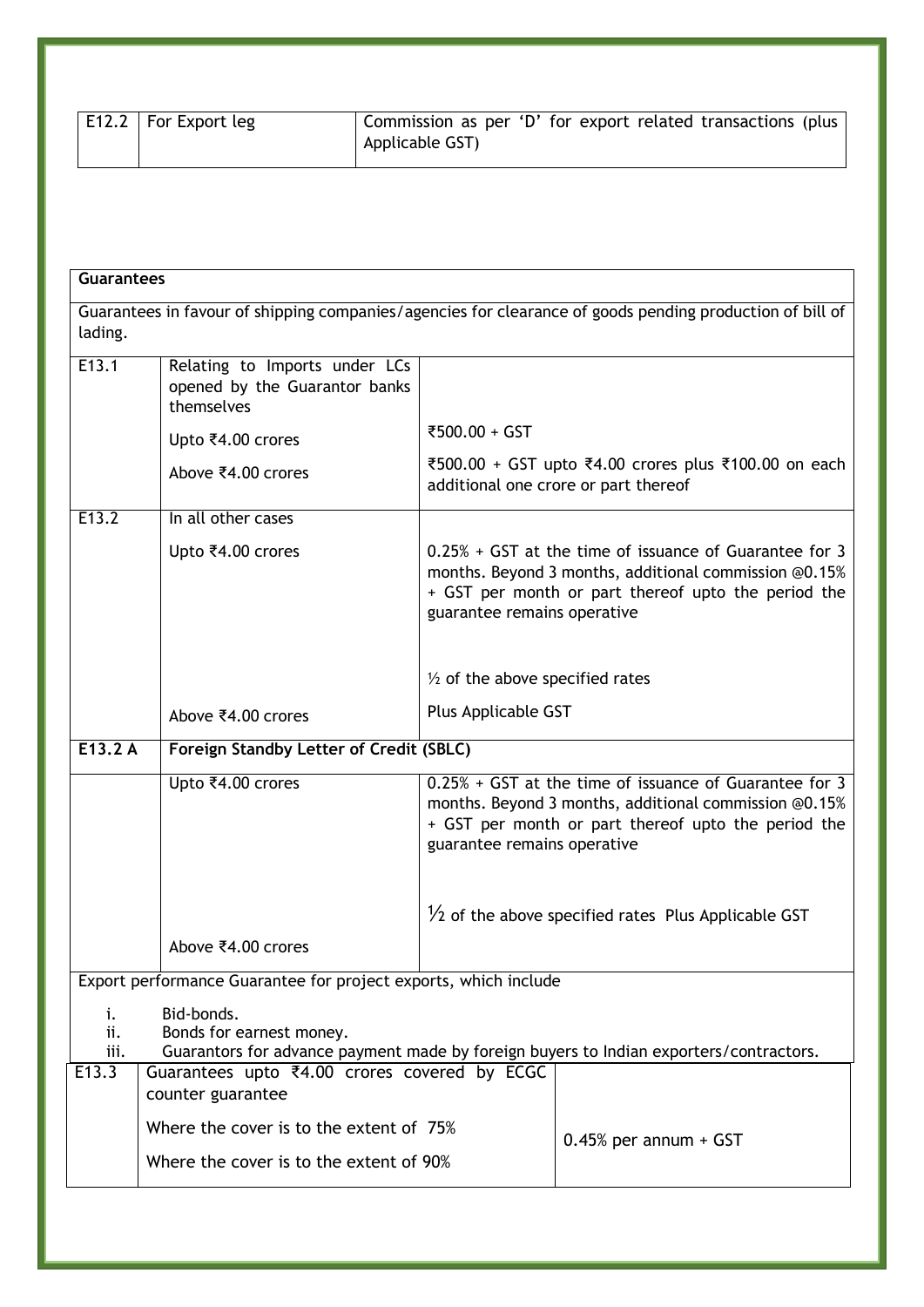|                                                                                                                                                                                                                                                                                                                                                                                                                                                                                                                |                                                                                                                                                                                                                                                                                                    |       | $0.35%$ per annum + GST                                                                                                                                                                                                                                                |
|----------------------------------------------------------------------------------------------------------------------------------------------------------------------------------------------------------------------------------------------------------------------------------------------------------------------------------------------------------------------------------------------------------------------------------------------------------------------------------------------------------------|----------------------------------------------------------------------------------------------------------------------------------------------------------------------------------------------------------------------------------------------------------------------------------------------------|-------|------------------------------------------------------------------------------------------------------------------------------------------------------------------------------------------------------------------------------------------------------------------------|
| E13.4                                                                                                                                                                                                                                                                                                                                                                                                                                                                                                          | In case of guarantees upto ₹4.00 crores issued<br>against 100% counter guarantees of Government of<br>India                                                                                                                                                                                        |       | 0.30% per annum + GST                                                                                                                                                                                                                                                  |
| E13.5                                                                                                                                                                                                                                                                                                                                                                                                                                                                                                          | In case of Guarantees upto ₹4.00 crores issued<br>against cash deposit to the extent of banks'<br>liabilities i.e. 100% cash margin                                                                                                                                                                |       | $0.25% + GST$                                                                                                                                                                                                                                                          |
| E13.6                                                                                                                                                                                                                                                                                                                                                                                                                                                                                                          | In case of guarantees mentioned at V13.3, V13.4 and<br>V13.5 issued for above ₹4.00 crores                                                                                                                                                                                                         |       | $\frac{1}{2}$ of the above specified rate + GST                                                                                                                                                                                                                        |
| E13.7                                                                                                                                                                                                                                                                                                                                                                                                                                                                                                          | In case of guarantees which are not covered by 100%<br>cash margin or ECGC/Government of India counter<br>guarantees                                                                                                                                                                               |       | 1% per annum irrespective of the<br>amount of guarantee + GST                                                                                                                                                                                                          |
| E13.8                                                                                                                                                                                                                                                                                                                                                                                                                                                                                                          | Export performance guarantee, Bid-bonds etc (other<br>than for project exports) and export performance<br>guarantees covering export obligations in terms of<br>import trade control regulations and export<br>performance guarantees/Bid-bonds connected with<br>deemed exports Upto ₹4.00 crores |       | 0.25%<br>for<br>quarter<br>the<br>per<br>guaranteed amount + GST. In case of<br>early redemption of the guarantees,<br>a minimum of 50% of the commission<br>for the unexpired period i.e. from<br>the date of redemption to the date<br>of recovery shall be refunded |
|                                                                                                                                                                                                                                                                                                                                                                                                                                                                                                                | Above ₹4.00 crores                                                                                                                                                                                                                                                                                 |       | $\frac{1}{2}$ of the above specified rate + GST                                                                                                                                                                                                                        |
| Note: Commission for issuing Bid-bonds for supplies to projects abroad and for supplies connected with deemed<br>exports/direct exports other than the project exports shall be recovered to the extent of 25% thereof for the<br>full period of validity of the bonds at the time of issue. If the bid materializes, the balance 75% of the<br>commission shall be recovered. However, if the bid gets frustrated, there will not be refund of that part of<br>the commission collected (plus Applicable GST) |                                                                                                                                                                                                                                                                                                    |       |                                                                                                                                                                                                                                                                        |
| E <sub>13.9</sub>                                                                                                                                                                                                                                                                                                                                                                                                                                                                                              | Deferred payment guarantees covering<br>import of goods into India/repayment of<br>foreign currency loans upto ₹4.00 crores/<br>Above ₹4.00 crores                                                                                                                                                 |       | $0.50\%$ per quarter + GST or part thereof for the<br>specified period of liability calculated on foreign<br>currency loans, the amount of liability under such<br>guarantees at the beginning of every quarter.                                                       |
|                                                                                                                                                                                                                                                                                                                                                                                                                                                                                                                | Upto ₹4.00 crores                                                                                                                                                                                                                                                                                  |       | At full rate as specified above.                                                                                                                                                                                                                                       |
|                                                                                                                                                                                                                                                                                                                                                                                                                                                                                                                | In excess of ₹4.00 crores                                                                                                                                                                                                                                                                          |       | $\frac{1}{2}$ of the specified rate.                                                                                                                                                                                                                                   |
| E13.10                                                                                                                                                                                                                                                                                                                                                                                                                                                                                                         | <b>All other Guarantees</b>                                                                                                                                                                                                                                                                        |       |                                                                                                                                                                                                                                                                        |
|                                                                                                                                                                                                                                                                                                                                                                                                                                                                                                                | Upto ₹4.00 crores                                                                                                                                                                                                                                                                                  | + GST | 0.15% per month for the specified period of liability                                                                                                                                                                                                                  |
|                                                                                                                                                                                                                                                                                                                                                                                                                                                                                                                | In excess of ₹4.00 crores                                                                                                                                                                                                                                                                          |       | $\frac{1}{2}$ of the specified rate + GST                                                                                                                                                                                                                              |
|                                                                                                                                                                                                                                                                                                                                                                                                                                                                                                                | The above commission rates are for guarantees issued against cash margin of upto 50%.                                                                                                                                                                                                              |       |                                                                                                                                                                                                                                                                        |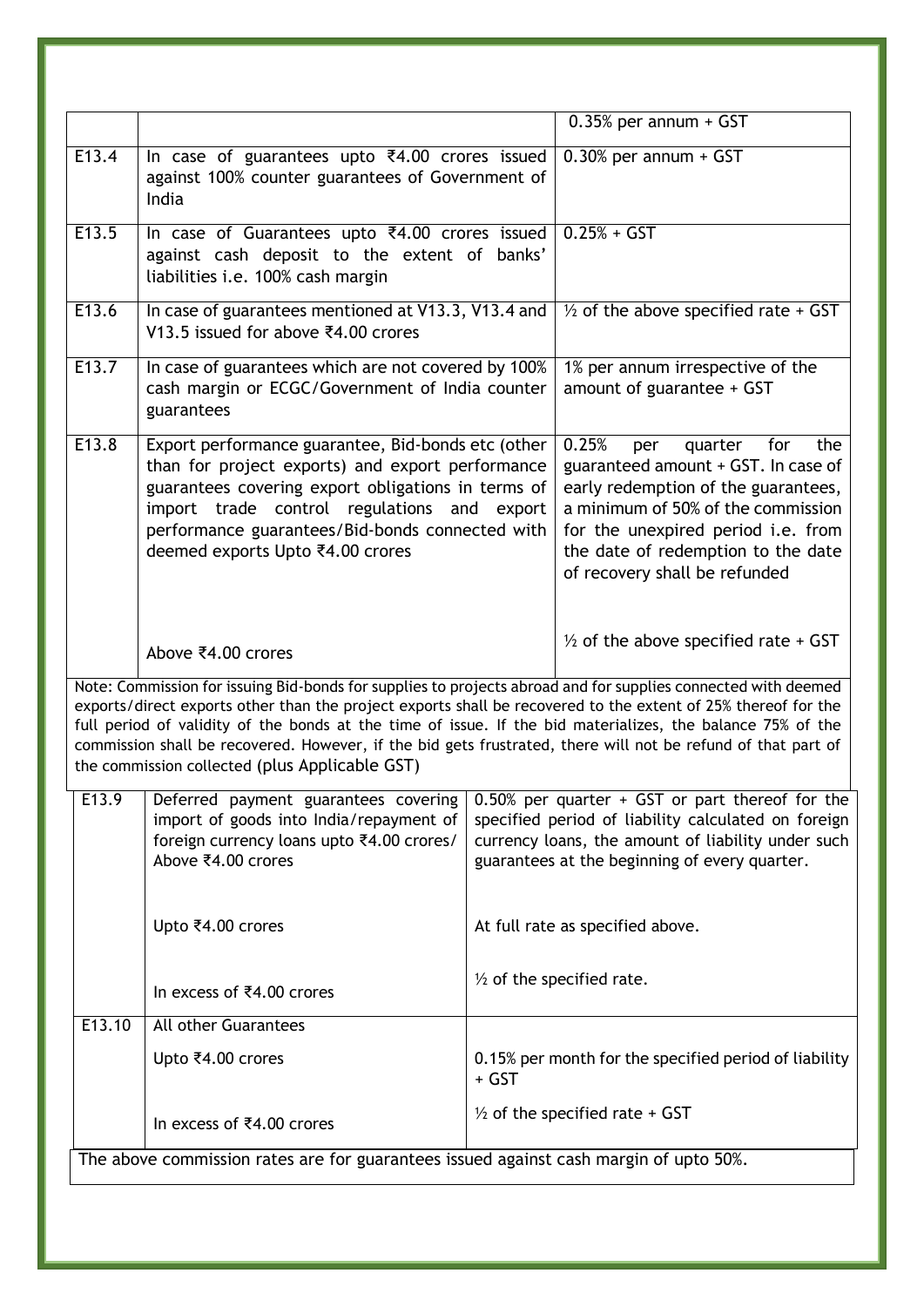For guarantees issued against cash margin above 50%: 75% of the normal charges at V.13 shall apply. For guarantees issued against cash margin above 75%: 50% of the normal charges at V.13 shall apply. For guarantees issued against cash margin above 100%: 25% of the normal charges at V.13 shall apply.

**Note: Minimum charges for any guarantee shall be ₹500.00 + GST**

| <b>Inward remittances</b> |                                                                                                                 |                                                                                                                                                                                                                                      |  |
|---------------------------|-----------------------------------------------------------------------------------------------------------------|--------------------------------------------------------------------------------------------------------------------------------------------------------------------------------------------------------------------------------------|--|
| E14.1                     | Encashment of TTs, Purchase<br>of<br>MTs/DDs in respect of which cover has<br>been received in Nostro accounts  | NRE account: If proceeds are deposited to NRE<br>account with our bank: No commission<br>All others: Upto ₹1.00 lac ₹250.00<br>above<br>₹1.00 lac: 0.10% Minimum ₹250.00<br>(plus Applicable GST)                                    |  |
| E14.2                     | Advance against exports                                                                                         | Upto ₹10.00 lacs: Flat ₹250 + Applicable GST<br>Above ₹10.00 lacs: Flat ₹500.00 + Applicable GST                                                                                                                                     |  |
|                           | For Non-Export Remittances                                                                                      | Upto ₹2.5 lacs: Flat ₹ 250.00+ Applicable GST<br>Above ₹2.5 lacs: Flat ₹ 500.00 + Applicable GST                                                                                                                                     |  |
| E14.3                     | Encashment of TTs, Purchase of<br>MTs/DDs in respect of which cover has<br>not been received in Nostro accounts | Interest shall be recovered separately from the<br>customer at domestic commercial rate for a transit<br>period of 15 days. In addition out of pocket expenses<br>and foreign bank charges shall be borne by the<br>customer + GST.  |  |
| E14.4                     | Encashment of customer's personal<br>cheques, DDs, Pay orders etc. payable<br>abroad.                           | Interest shall be recovered separately from the<br>customer at domestic commercial rate for a transit<br>period of 15 days. In addition, out of pocket<br>expenses and foreign bank charges shall be borne by<br>the customer + GST. |  |
| E14.5                     | Where inward remittance has to be paid<br>in foreign currency by way of DD/TT/MT                                | 0.10% Minimum ₹500.00<br>Maximum ₹2000.00<br>(plus Applicable GST)                                                                                                                                                                   |  |
|                           | Outward Remittances (Other than Imports)                                                                        |                                                                                                                                                                                                                                      |  |
| E15.1                     | Upto ₹5.00 lacs                                                                                                 | 0.10% Minimum ₹500.00 per remittance (plus Applicable GST)                                                                                                                                                                           |  |
|                           |                                                                                                                 | $\overline{z}$ $\overline{z}$ $\overline{z}$ $\overline{z}$                                                                                                                                                                          |  |

| E <sub>15.2</sub> | crores            | Over ₹5.00 lacs to ₹4.00   0.05% Minimum ₹500.00 per remittance (plus Applicable GST) |
|-------------------|-------------------|---------------------------------------------------------------------------------------|
| E <sub>15.3</sub> | Over ₹4.00 crores | 0.025% (plus Applicable GST)                                                          |

**Note:** 

50% relaxation in charges for outward remittance representing education fee/charges.

 Full waiver in charges for outward remittance representing education fee/charges of existing/retired staff members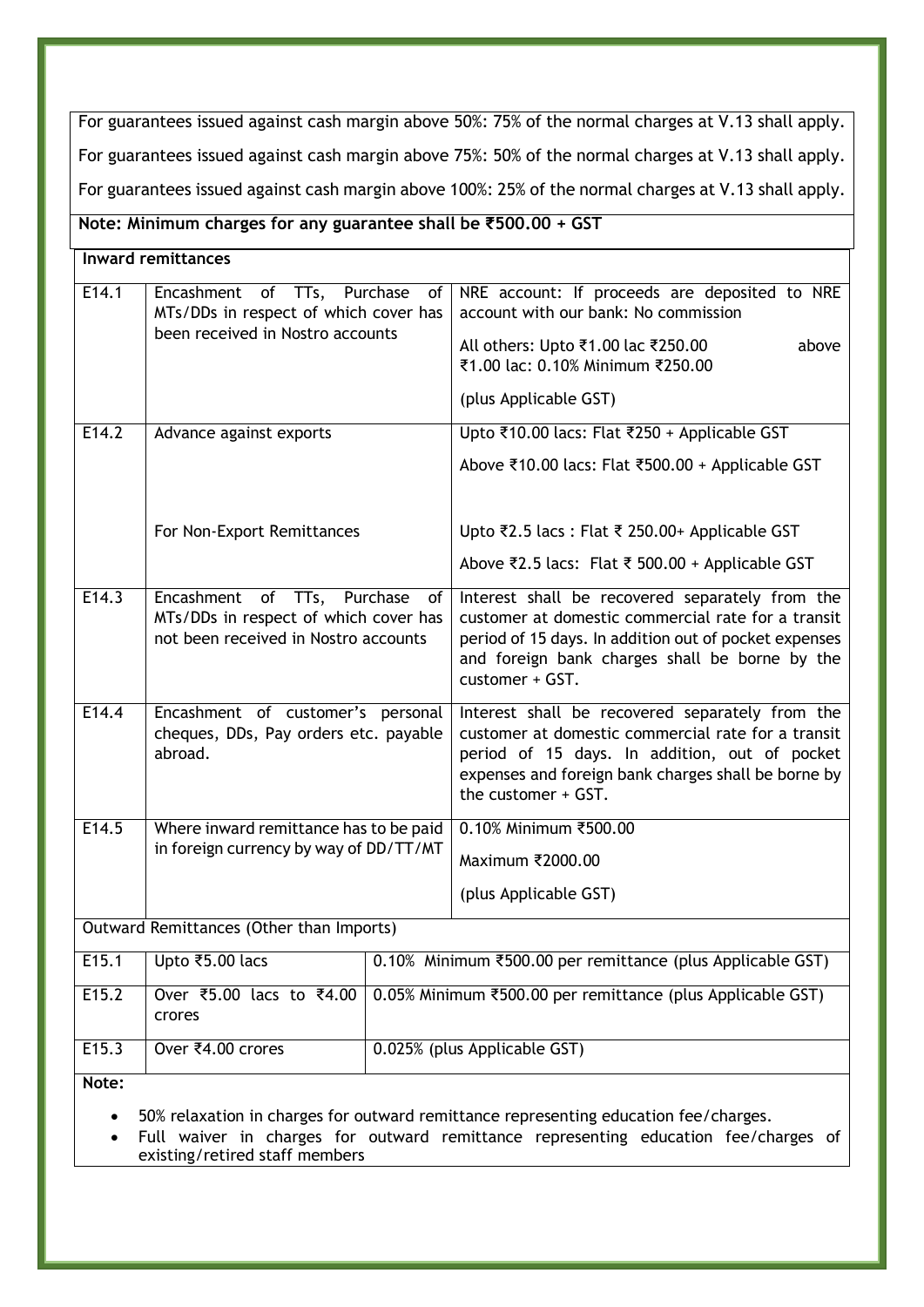| <b>Certificates</b>  |                                                                   |                                                                                                                                                                                          |
|----------------------|-------------------------------------------------------------------|------------------------------------------------------------------------------------------------------------------------------------------------------------------------------------------|
|                      |                                                                   |                                                                                                                                                                                          |
| E16.1                | On security papers (numbered form)                                | ₹250.00 per certificate (plus Applicable GST)                                                                                                                                            |
| E16.2                | On other than security papers                                     | ₹100.00 per certificate (plus Applicable GST)                                                                                                                                            |
|                      | Clean instruments for collection                                  |                                                                                                                                                                                          |
| E <sub>17.1</sub>    | collection<br>Clean<br>for<br>Instrument                          | 0.25% Minimum ₹250.00                                                                                                                                                                    |
|                      | abroad                                                            | (plus Applicable GST)                                                                                                                                                                    |
|                      |                                                                   | In addition out of pocket expenses & foreign Bank<br>Charges shall be borne by the customer.                                                                                             |
|                      |                                                                   | Foreign currency notes shall be sold/bought at foreign currency selling/buying rates.                                                                                                    |
| <b>EEFC Accounts</b> |                                                                   |                                                                                                                                                                                          |
| E18.1                | Debit to EEFC accounts                                            | No commission/charges                                                                                                                                                                    |
| E18.2                | Credit to EEFC accounts                                           | No commission/charges                                                                                                                                                                    |
|                      | <b>Forward Contracts</b>                                          |                                                                                                                                                                                          |
| E19.1                | For booking of Sale/Purchase                                      |                                                                                                                                                                                          |
|                      | Contracts                                                         | ₹300.00 (plus Applicable GST)                                                                                                                                                            |
|                      | Upto ₹10.00 Lacs                                                  | ₹600.00 (plus Applicable GST)                                                                                                                                                            |
|                      | Above ₹10.00 lacs                                                 |                                                                                                                                                                                          |
| E19.2                | For each request for early delivery,<br>extension or cancellation | ₹600.00 (plus Applicable GST)                                                                                                                                                            |
| E20.1                | AD BU and 1/3rd share to Non-AD BU                                | Sharing of Commission: If any Import/Non import transaction is being handled by AD-BU on<br>behalf of Non-AD BU, the commission shall be shared in the ratio of 2:1, i.e. 2/3rd share to |

### <span id="page-17-0"></span>**F:-Charges for handling ODI, FDI and ECB**

<span id="page-17-1"></span>

|      | Overseas Direct Investment in JV/WOS                                                                                                  |                                                     |
|------|---------------------------------------------------------------------------------------------------------------------------------------|-----------------------------------------------------|
| F1.1 | First Time Charges for handling fresh ODI ₹5000/- flat one time charge                                                                |                                                     |
|      | application for allotment of UIN and initial<br>remittance (Automatic as well as approval route) (plus Applicable GST)                |                                                     |
|      | <b>F1.2</b> For Reporting of each subsequent remittance $\&$   ₹500/- per reporting (plus Applicable GST)<br>reporting of ODI part II |                                                     |
|      | F1.3 For Reporting of Annual Performance Report 7500/- for each reporting (plus Applicable)<br>(APR)                                  | GST)                                                |
|      | <b>F1.4</b> For filing Closure Report in case of Disinvestment $\frac{3}{5}$ 1000/- for each closure                                  | report<br>on<br>disinvestment (plus Applicable GST) |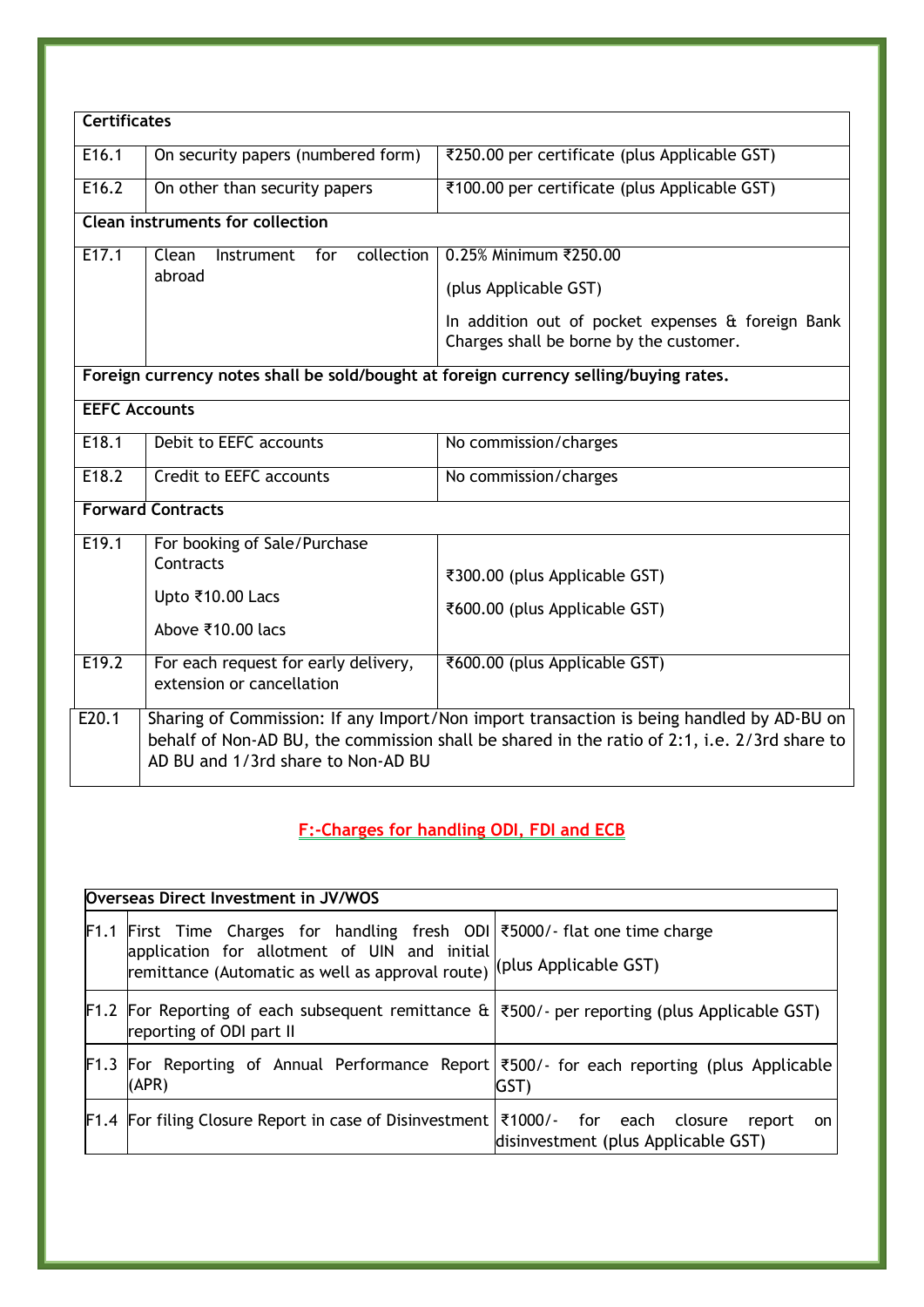| <b>F1.5</b> For seeking Approvals from RBI on various issues $\frac{300}{100}$ for handling each request<br>related to ODI in existing projects or modification Applicable GST)<br>in capital structure (section C).<br><b>Foreign Direct Investment (FDI)</b> | (plus                                                       |
|----------------------------------------------------------------------------------------------------------------------------------------------------------------------------------------------------------------------------------------------------------------|-------------------------------------------------------------|
|                                                                                                                                                                                                                                                                |                                                             |
| <b>F1.6</b> For handling Advance reporting & FC-GPR(A) & $[0.125\%$ of remittance amount with a minimum                                                                                                                                                        |                                                             |
| <b>FCTRS</b> forms                                                                                                                                                                                                                                             | charge of ₹ 500/- & maximum charge of ₹                     |
|                                                                                                                                                                                                                                                                | 5000/- (plus Applicable GST)                                |
| <b>External Commercial Borrowings (ECB</b>                                                                                                                                                                                                                     |                                                             |
| <b>F1.7</b> Allotment of LRN & filing of Form 83                                                                                                                                                                                                               | 5000/- flat one time charge.<br>(plus)<br>Applicable GST)   |
| F1.8 Monthly ECB-2 Return                                                                                                                                                                                                                                      | ₹ 500/- for each monthly reporting (plus<br>Applicable GST) |
| The service charges received for handling ODI/FDI/ECB transactions & proposals should be credited to<br>P & L Account Number XXXX530100000060                                                                                                                  |                                                             |

<span id="page-18-1"></span><span id="page-18-0"></span>**G:- SWIFT Charges**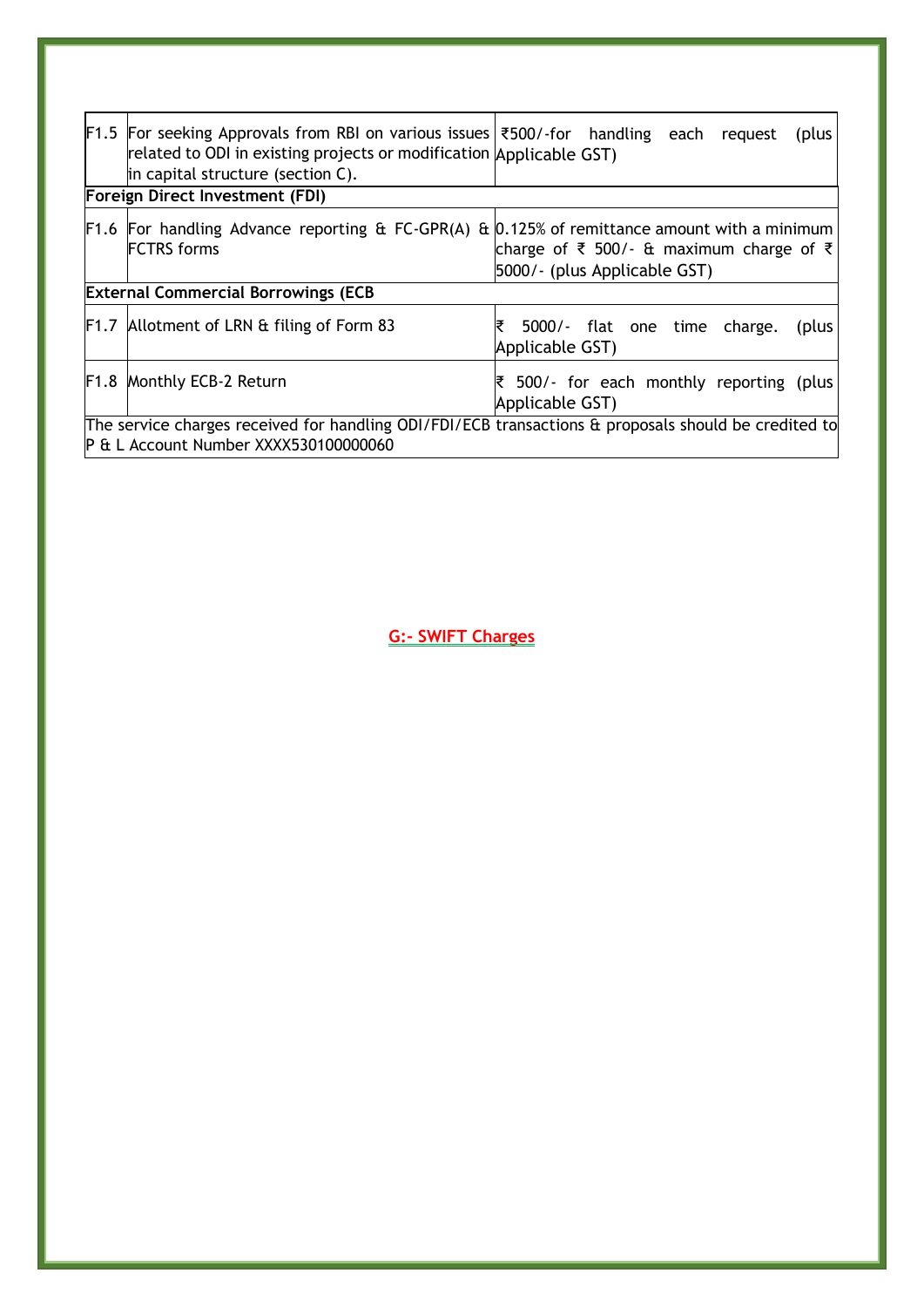| G1.1              | LC's & SBLC (MT 700), LOU for Buyers credit (MT 799),                             | ₹1000.00   | plus Applicable |
|-------------------|-----------------------------------------------------------------------------------|------------|-----------------|
|                   | Foreign Bank Guarantee (MT 760) Messages                                          | <b>GST</b> |                 |
| G1.2              | LC Amendment (MT 707/MT 799) Messages                                             | ₹250.00    | plus Applicable |
|                   |                                                                                   | <b>GST</b> |                 |
| G1.3              | Outward Remittance (MT 103), Import Bill Retirement                               | ₹350.00    | plus Applicable |
|                   | Reimbursement<br>claim/Authorization<br>$(MT202)$ ,                               | <b>GST</b> |                 |
|                   | Messages                                                                          |            |                 |
| G1.4              | SWIFT Message for amendment in collection schedule                                | ₹300.00    | plus Applicable |
|                   | of export bills sent on collection at the request of                              | <b>GST</b> |                 |
|                   | customer                                                                          |            |                 |
| G1.5              | Stop payment SWIFT message for foreign<br>DD (In                                  | ₹150.00    | plus Applicable |
|                   | addition to foreign bank charges/other fees)                                      | <b>GST</b> |                 |
| $\overline{G1.6}$ | Reminders & tracers for export bills in the normal                                | No charges |                 |
|                   | course of business in order to follow up for realization,                         |            |                 |
|                   | Message seeking disposal instructions or clarification                            |            |                 |
|                   | for import bills received under collection                                        |            |                 |
| $\overline{G1.7}$ | DD Advice (MT 110), Acceptances, Advices of fate,                                 | No Charges |                 |
|                   | Advices of discrepancy and advice of payment in case                              |            |                 |
|                   | of import bills under collection or against LC                                    |            |                 |
| G1.8              | Any other message at the request of the customer                                  | ₹ 250.00   | plus Applicable |
|                   |                                                                                   | <b>GST</b> |                 |
|                   | The SWIFT charges recovered for outgoing SWIFT messages should be credited to P&L |            |                 |
|                   | account number xxxx530100000045 titled "SWIFT Charges".                           |            |                 |

#### <span id="page-19-0"></span>**H: - Treasury Related Transactions:**

| Type of business                                                                                            | Rates of brokerage per USD 1 Mio              |
|-------------------------------------------------------------------------------------------------------------|-----------------------------------------------|
|                                                                                                             |                                               |
| Spot / Outright Forward                                                                                     | ₹ 900 + applicable GST                        |
|                                                                                                             |                                               |
| Swaps:                                                                                                      |                                               |
| Short Swap (Where the delivery of second<br>a)<br>leg is upto seven working days from the First<br>leg)     | ₹ 500 (₹ 250 for each leg) + applicable GST.  |
| Long Swap (Where the delivery of second leg<br>b)<br>is more than seven working days from the<br>First leg) | ₹ 1000 (₹ 500 for each leg) + applicable GST. |

#### **Guidelines for calculating merchant rates:**

The forex Card rates will be derived from the respective Foreign Currency Base-rates Base-rate shall be up to +/- 15 paisa/pips (each side) from the interbank spot rate, depending upon the volatility of the market.

The Forex Card rates will be derived from the respective Foreign Currency Base-rates.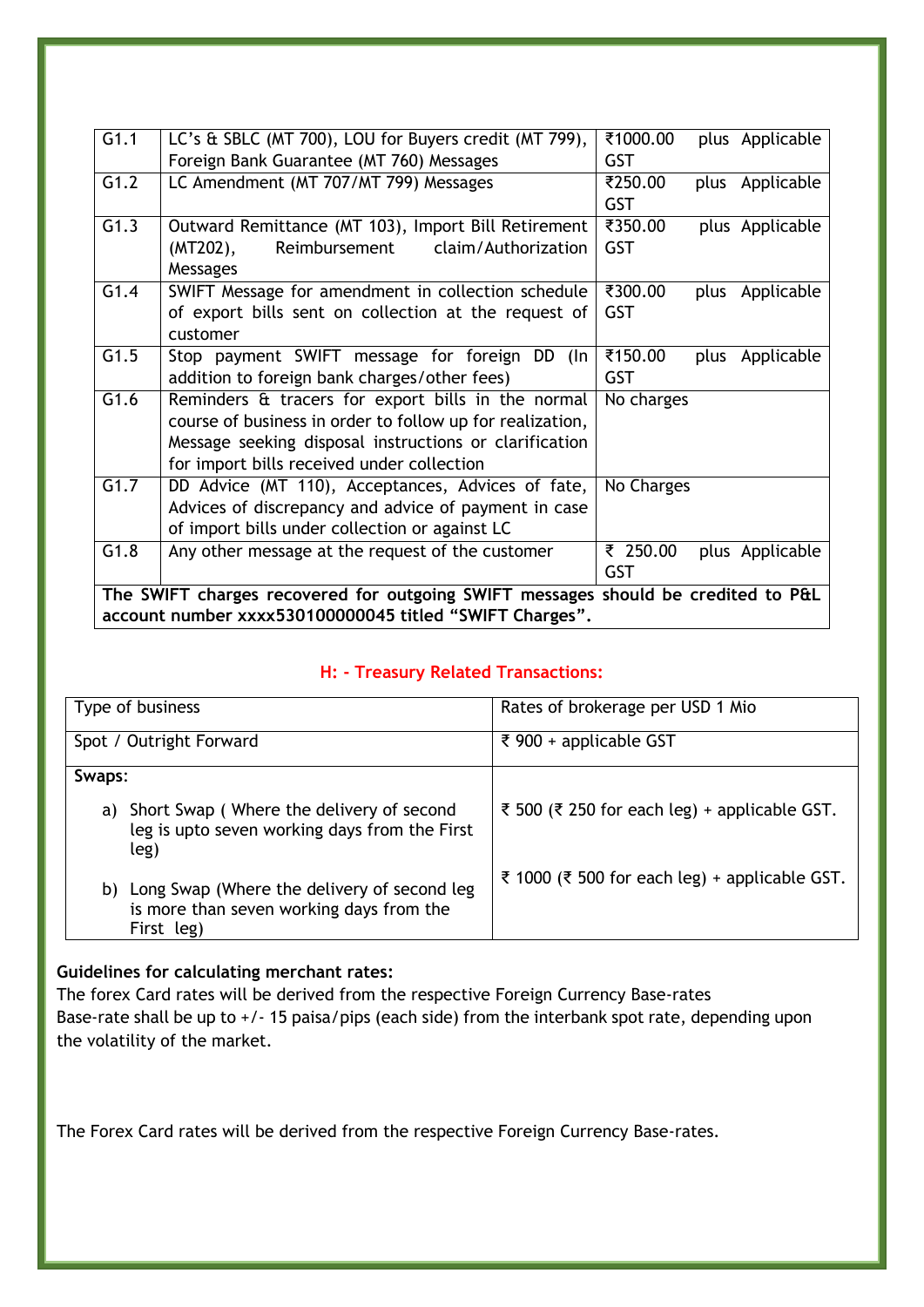#### i. **Forex Card rates**

Exchange Margins for Forex card rates for transaction upto USD 5000 or equivalent are proposed as: Rupees subtracted/added to base rates:

| Currency   |           |             | <b>BUYING</b> |          |      |             | <b>SELLING</b> |          |
|------------|-----------|-------------|---------------|----------|------|-------------|----------------|----------|
|            | <b>TT</b> | <b>BILL</b> | TC/FC<br>Card | Currency | TΤ   | <b>BILL</b> | TC/FC<br>Card  | Currency |
| <b>AUD</b> | $-0.70$   | $-0.90$     | $-1.10$       | $-1.60$  | 0.70 | 0.90        | 1.10           | 1.60     |
| <b>CAD</b> | $-0.70$   | $-0.90$     | $-1.10$       | $-1.60$  | 0.70 | 0.90        | 1.10           | 1.60     |
| <b>CHF</b> | $-0.90$   | $-1.15$     | $-1.35$       | $-2.00$  | 0.90 | 1.15        | 1.35           | 2.00     |
| <b>EUR</b> | $-0.55$   | $-0.70$     | $-0.85$       | $-1.40$  | 0.55 | 0.70        | 0.85           | 1.40     |
| <b>GBP</b> | $-0.60$   | $-0.75$     | $-0.90$       | $-1.50$  | 0.60 | 0.75        | 0.90           | 1.50     |
| JPY*       | $-0.80$   | $-1.00$     | $-1.25$       | $-1.80$  | 0.80 | 1.00        | 1.25           | 1.80     |
| SAR        | $-0.20$   | $-0.23$     | $-0.26$       | $-0.40$  | 0.20 | 0.23        | 0.26           | 0.40     |
| <b>USD</b> | $-0.40$   | $-0.55$     | $-0.70$       | $-1.30$  | 0.40 | 0.55        | 0.70           | 1.30     |

\*against denomination of 100 units

Please note that the above rates are subject to Market fluctuations and the bank reserves the right to make changes in the rate in accordance with the market.

#### ii. **Exchange margins for other than Card Rates:**

Paise subtracted/added to interbank rates:

| Currency   | Less than 100,000 |                 | 100000 to $\leq$ 500000 |                 | 500000 and above |
|------------|-------------------|-----------------|-------------------------|-----------------|------------------|
|            | Covered           | Uncoverd        | Covered                 | Uncoverd        | Covered          |
| <b>AUD</b> | 9                 | 15              | 6                       | 9               | $\overline{2}$   |
| <b>CAD</b> | 9                 | 15              | 6                       | $\overline{9}$  | $\overline{2}$   |
| CHF        | 15                | $\overline{25}$ | 8                       | $\overline{15}$ | $\overline{2}$   |
| <b>EUR</b> | 8                 | 12              | 5                       | 8               | 1                |
| <b>GBP</b> | $\overline{9}$    | $\overline{15}$ | $\overline{5}$          | $\overline{8}$  | 1                |
| JPY*       | 9                 | 15              | 6                       | 9               | $\overline{2}$   |
| <b>SAR</b> | 7                 | 10              | 5                       | 7               | $\overline{2}$   |
| <b>USD</b> | 5                 | $\overline{7}$  | 3                       | 5               | 1                |

\*against denomination of 100 units

iii. **Additional Para**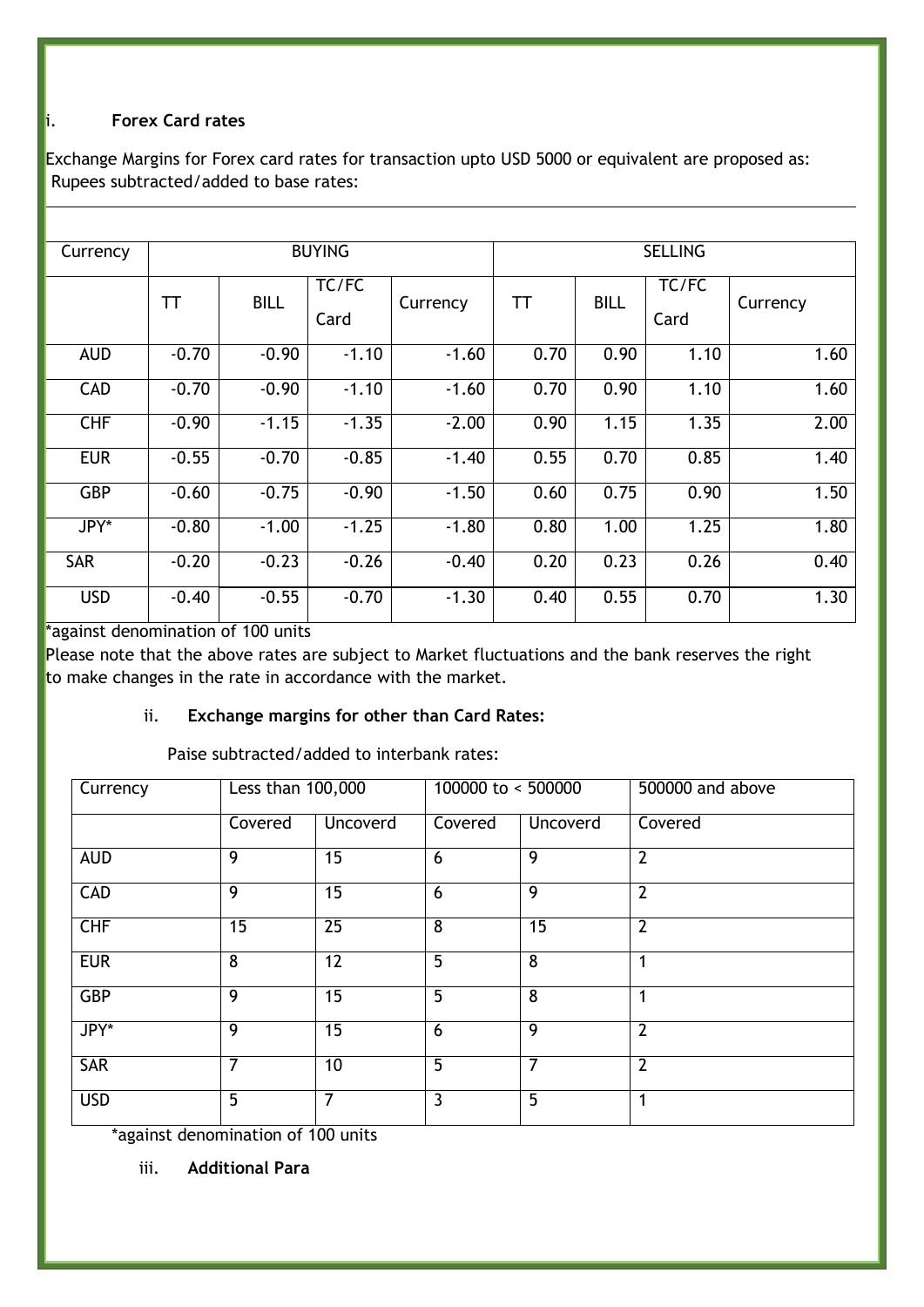| For purchase of MT, DD in respect of<br>which cover has been received in<br>nostro account. | Current TT buying rate.                                                                                                                           |
|---------------------------------------------------------------------------------------------|---------------------------------------------------------------------------------------------------------------------------------------------------|
| Encashment/purchase of MT, DD<br>where reimbursement is yet to be<br>received               | Deduct 10 paisa on current TT buying rate, Interest<br>to be recovered separately from the customer at<br>appropriate rate for the transit period |
| Encashment/purchase of Cheque                                                               | Deduct 20 paisa on current TT buying rate. Interest<br>to be recovered separately from the customer at<br>appropriate rate for the transit period |

### <span id="page-21-0"></span>**I:-Loan Processing Charges**

| $\vert$ 1 | For all types of Working Capital facilities/Bank Guarantee/Letters of Credit forming part<br>of working Capital Facility (Fresh Sanction)                                  |                                                                                             |  |
|-----------|----------------------------------------------------------------------------------------------------------------------------------------------------------------------------|---------------------------------------------------------------------------------------------|--|
| 11.1      | Upto₹ 20000/-                                                                                                                                                              | <b>NIL</b>                                                                                  |  |
| 11.2      | ₹ 20000/- Upto<br>₹ 2.00 Lakh                                                                                                                                              | 0.15%<br>of the<br>Plus<br>applicable<br>GST<br>loan amount<br>subject to minimum of ₹300/- |  |
| 11.3      | Above ₹2.00 Lakh                                                                                                                                                           | 0.25% of the loan amount Plus applicable GST: Maximum<br>₹15.00 Lakh                        |  |
|           | Processing charges on Term Loans *                                                                                                                                         |                                                                                             |  |
| 12        | *except those schematic term loans which have Processing Charges prescribed in scheme<br>document.<br>Note: For Empower-J&K Bank Scheme for Financing Women Entrepreneurs: |                                                                                             |  |
|           | 0.10% of the limit plus GST                                                                                                                                                |                                                                                             |  |
| 12.1      | Upto₹ 20000/-                                                                                                                                                              | <b>NIL</b>                                                                                  |  |
| 12.2      | ₹ 20000/- to<br>₹ 2.00 Lakh                                                                                                                                                | 0.20% of the loan amount Plus applicable GST<br>Min: ₹ 300                                  |  |
| 12.3      | Above ₹ 2.00 Lakh to<br>₹ 100 Lakh                                                                                                                                         | 0.25% of the loan amount Plus applicable GST                                                |  |
| 12.4      | Above ₹ 100.00 Lakh                                                                                                                                                        | 1% of the loan amount Plus applicable GST                                                   |  |
| 3         | Processing charges on Non Fund based facilities                                                                                                                            |                                                                                             |  |
|           | which do not form part of working capital facility                                                                                                                         |                                                                                             |  |
| 13.1      | Upto₹ 5.00 Lakh                                                                                                                                                            | 0.10% of the limit sanctioned Plus applicable GST<br>Minimum ₹300/-                         |  |
| 13.2      | Above ₹ 5.00 Lakh                                                                                                                                                          | 0.15% of the limit sanctioned Plus applicable GST<br>Maximum ₹5.00 Lakh.                    |  |
|           |                                                                                                                                                                            |                                                                                             |  |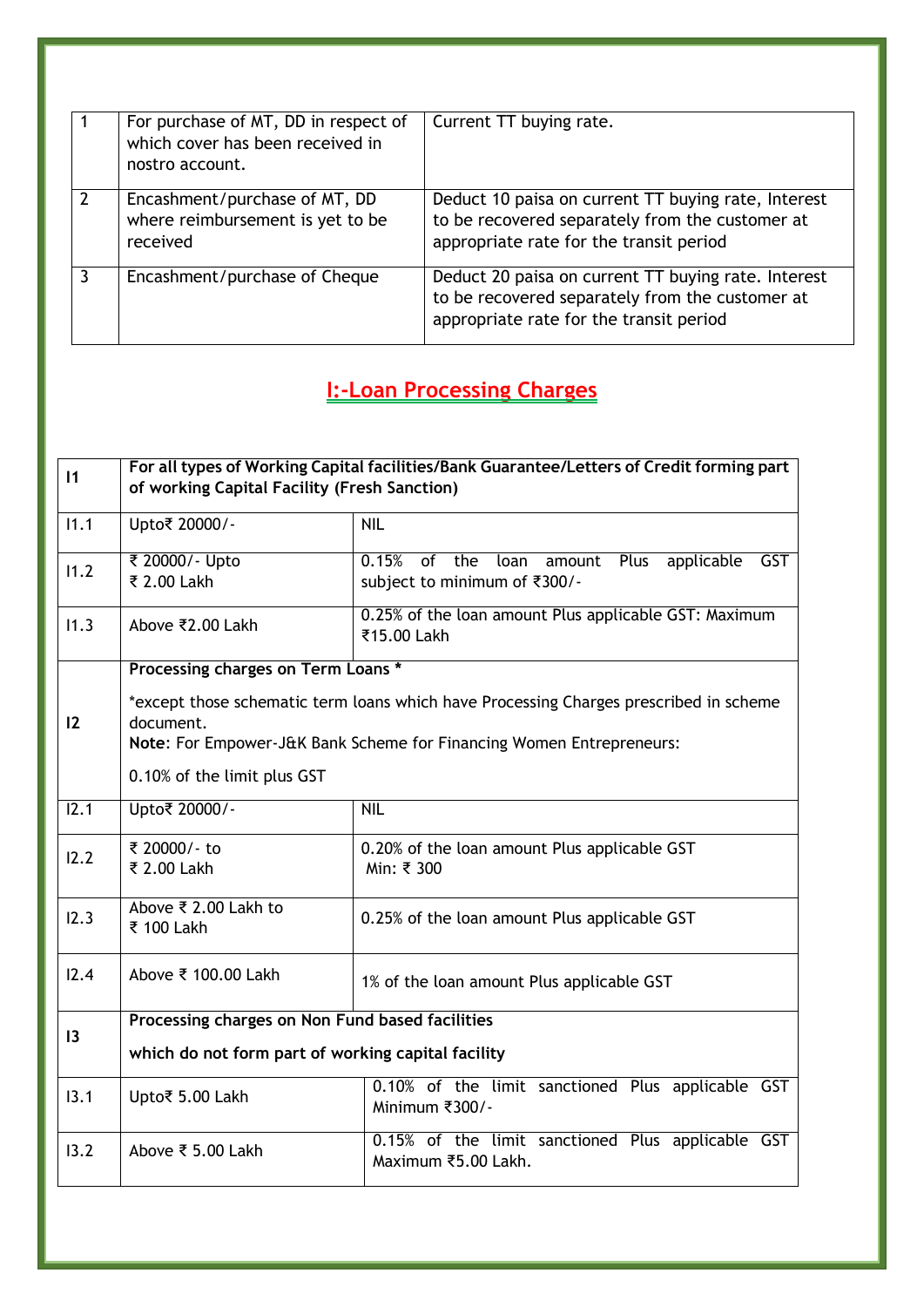|      | Processing charges on Renewal of                                                                                                                                                                                                                |      |                                                                                                                                                                          |  |
|------|-------------------------------------------------------------------------------------------------------------------------------------------------------------------------------------------------------------------------------------------------|------|--------------------------------------------------------------------------------------------------------------------------------------------------------------------------|--|
| 4    | Fund & Non Fund based facilities                                                                                                                                                                                                                |      |                                                                                                                                                                          |  |
| 14.1 | Upto₹ 5.00 Lakh                                                                                                                                                                                                                                 |      | <b>NIL</b>                                                                                                                                                               |  |
| 14.2 | Above ₹ 5.00 Lakh                                                                                                                                                                                                                               |      | 0.10% of the limit Plus GST                                                                                                                                              |  |
|      |                                                                                                                                                                                                                                                 |      | Maximum ₹2.50 Lakh                                                                                                                                                       |  |
| 15   | Processing charges on Adhoc Credit facilities/TODs                                                                                                                                                                                              |      |                                                                                                                                                                          |  |
|      | Adhoc/TOD limit                                                                                                                                                                                                                                 | *LPC |                                                                                                                                                                          |  |
| 15.1 | Upto Rs 4.00 lakhs                                                                                                                                                                                                                              |      | Rs 1000 plus applicable GST                                                                                                                                              |  |
| 15.2 | Above Rs 4.00 lakhs                                                                                                                                                                                                                             |      | 0.25% of Adhoc/TOD amount plus applicable GST, subject to a<br>minimum of Rs 1500 Plus applicable GST & Maximum of Rs 50000<br>Plus applicable GST.                      |  |
|      | *LPC shall not be applicable on Overdraft/Overdrawing allowed in operative Accounts<br>(Current/CC/SOD) for the purpose of making mandatory Payments (i.e Insurance/ECGC Premiums,<br>Guarantee Fee, Invocation of BGs, Devolvement of LCs etc) |      |                                                                                                                                                                          |  |
| 16   | Processing charges for retail loans                                                                                                                                                                                                             |      |                                                                                                                                                                          |  |
|      | <b>Housing Finance</b>                                                                                                                                                                                                                          |      | 0.25% on the loan amount plus applicable GST<br>Minimum: ₹ 5000/ - Maximum ₹25000/ -                                                                                     |  |
| 16.1 |                                                                                                                                                                                                                                                 |      | (50% waiver in processing charges shall be provided to<br>women borrowers (both for sole/joint borrower) subject<br>to a minimum of $\overline{\xi}$ 5000/- in any case) |  |
|      |                                                                                                                                                                                                                                                 |      | (No Processing Charges in case of takeover from other<br>banks/Fls)                                                                                                      |  |
| 16.2 | <b>Car Finance</b>                                                                                                                                                                                                                              |      | 0.50% of loan amount plus applicable GST                                                                                                                                 |  |
|      |                                                                                                                                                                                                                                                 |      | Minimum: ₹1500/ - Maximum ₹15000/ -                                                                                                                                      |  |
| 16.3 | Personal Consumption Loan for<br>Professionals/Businessmen                                                                                                                                                                                      |      | $0.50$ % of loan amount + GST, Maximum ₹7500/-                                                                                                                           |  |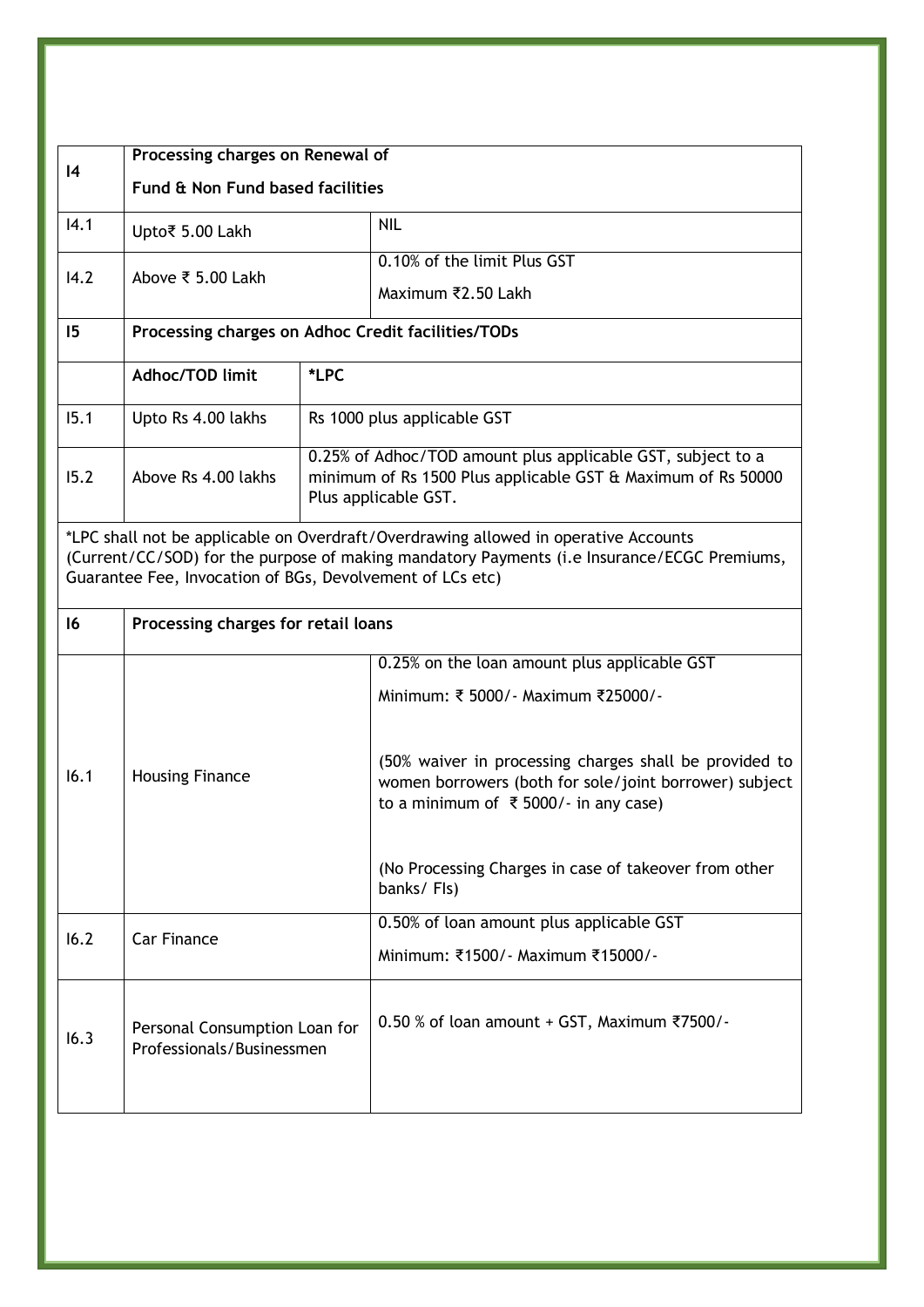| 16.4         | Two Wheeler Finance                                                         | 0.50% of Loan amount + GST<br>Minimum: ₹500/-                                                                                                                                                                                                                                                                                                                                                            |
|--------------|-----------------------------------------------------------------------------|----------------------------------------------------------------------------------------------------------------------------------------------------------------------------------------------------------------------------------------------------------------------------------------------------------------------------------------------------------------------------------------------------------|
| 16.5         | <b>Smart Phone Finance</b>                                                  | ₹350/- plus applicable GST                                                                                                                                                                                                                                                                                                                                                                               |
|              | <b>Education Loan for Pursuing</b><br>Higher Education in India &<br>Abroad |                                                                                                                                                                                                                                                                                                                                                                                                          |
|              | For studies in India                                                        | Nil                                                                                                                                                                                                                                                                                                                                                                                                      |
| 16.6         | For Studies abroad                                                          | Bank will charge processing fee (upfront) @ 1% of the loan<br>amount sanctioned with a maximum of ₹10,000 for<br>considering loans for studies abroad. The fee would<br>however, be refunded upon the student taking up the<br>course or if the loan is not sanctioned by the bank. The<br>fee would not be refunded if a sanctioned education loan<br>for studies abroad is not availed by the student. |
| 16.7         | Consumer Loan                                                               | Nil                                                                                                                                                                                                                                                                                                                                                                                                      |
|              | time of execution of loan documents by the borrower.                        | In case of fresh credit facilities sanctioned in favour of a borrower, Processing fee at<br>prescribed rate or at any other rate approved by A&AP, CHQ to be recovered in full at the                                                                                                                                                                                                                    |
| <b>NOTES</b> | borrower.                                                                   | In cases of renewal / enhancement of existing fund and non-fund based working capital<br>facilities, processing fee at prescribed rate or at any other approved by A&AP, CHQ to be<br>recovered in full after approval of renewal/enhancement in sanctioned /conveyed to the                                                                                                                             |
|              |                                                                             | If enhancement allowed, the enhanced portion will attract the same charges as applicable<br>to the fresh limits depending upon the type of facility sanctioned.                                                                                                                                                                                                                                          |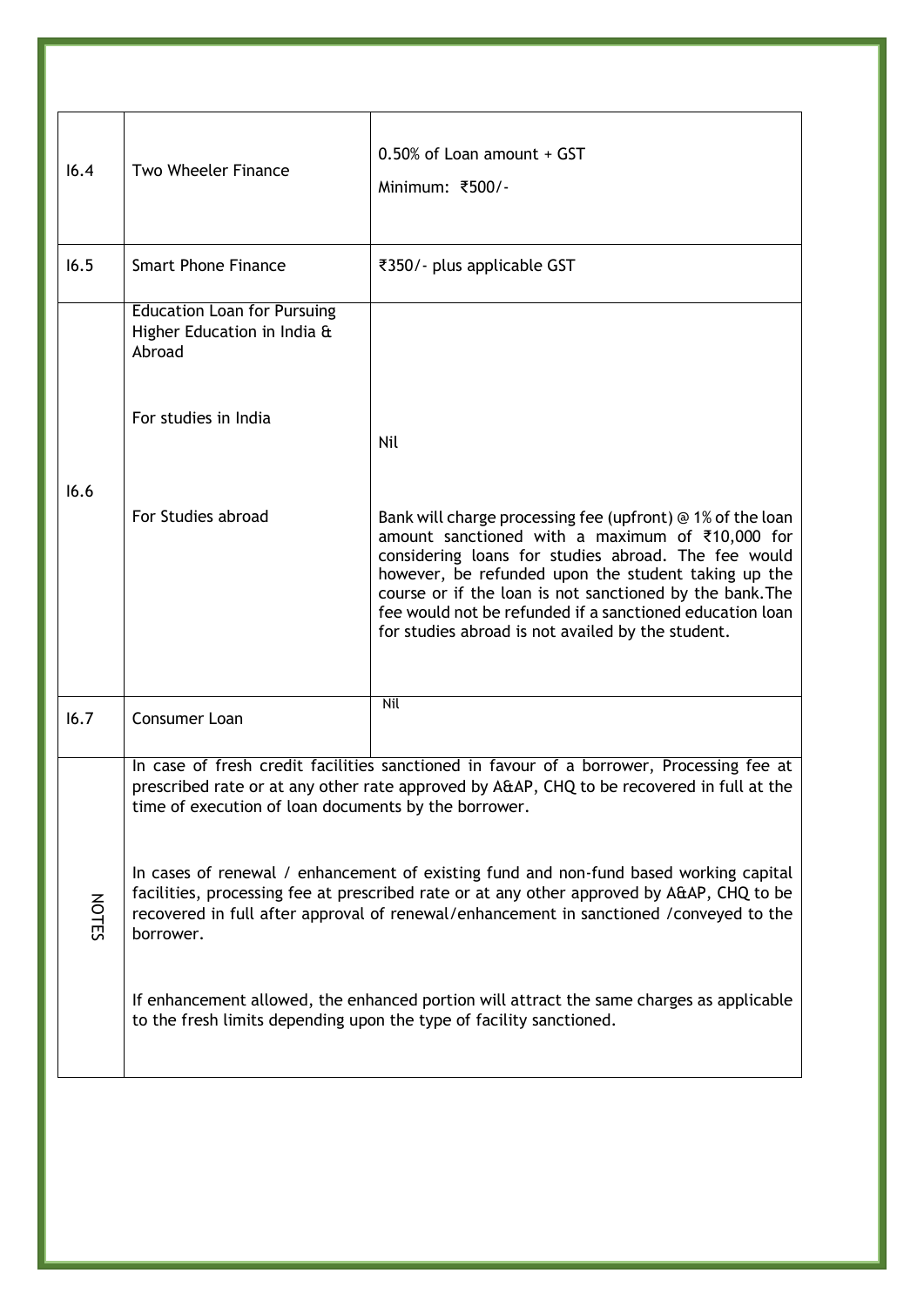| No processing charges for Limits sanctioned under : (i): sponsored schemes (ii). Advances<br>granted against deposits, Govt. Securities, Units of UTI, NSCs, KVPs, and IVPs. (iii)<br>Consumption Loan for Government/Semi Govt/Public Sector Undertakings Employees,<br>consumer and education loans. |
|--------------------------------------------------------------------------------------------------------------------------------------------------------------------------------------------------------------------------------------------------------------------------------------------------------|
| The export credit limits are exempted from upfront fee w.e.f. 22.12.1998. However, the<br>processing charges shall continue to be levied as above.                                                                                                                                                     |
| The letters of credit established for procurement of machinery for which term loan stands<br>already granted, no processing charges shall be levied.                                                                                                                                                   |
| No Processing Charges for Loans to Micro and Small Enterprises (MSEs) up to ₹5.00 Lakh<br>whether sanctioned or not.                                                                                                                                                                                   |
| No exchange/remittance charges be levied on drafts /remittances made for disbursement<br>of term loans sanctioned by the Bank.                                                                                                                                                                         |
| Penal charges in Loan Accounts (Term Loan / Cash Credit shall be applicable as per<br>instructions provided in A&AP circular No CR-12-133 dated July 10, 2010 Delaying Servicing<br>of Interest/Principle/Non-compliance of Other Terms & Conditions and Charging of Default<br>Interest thereof       |

# **J:-Inspection Charges**

<span id="page-24-0"></span>

| J <sub>1</sub> | Limit Upto ₹ 10 Lakhs     | Actual Traveling/conveyance expenses with a<br>minimum of ₹250/- and maximum ₹1000/- for all<br>limits upto Rs 10 lakhs    |
|----------------|---------------------------|----------------------------------------------------------------------------------------------------------------------------|
| J2             | Limit above ₹ 10.00 Lakhs | Actual Traveling / conveyance expenses with a<br>minimum of ₹500/- and maximum ₹2000/- for all<br>limits above Rs 10 lakhs |

# <span id="page-24-1"></span>**K:-Commitment Charges**

| K1               | Fund Based Limits (Working Capital) {To be calculated at the end of the quarter}   |                                                                     |                                                         |
|------------------|------------------------------------------------------------------------------------|---------------------------------------------------------------------|---------------------------------------------------------|
| LIMIT (in lakhs) | <b>AVERAGE UTILIZATION LESS</b><br><b>THAN 50%</b>                                 | <b>AVERAGE UTILIZATION 50 %</b><br>TO 70%                           | <b>AVERAGE</b><br><b>UTILZATION</b><br><b>ABOVE 70%</b> |
| Upto 10 Lakhs    | No charges                                                                         | No charges                                                          | No charges                                              |
| 10 to 20 Lakhs   | 1% of the average unutilized<br>limit plus GST, per quarter.<br>(Max Rs. 10000)    | 0.25 % of the average<br>unutilized limit plus GST, per<br>quarter. | No charges                                              |
| 20 to 50 Lakhs   | 0.75% of the average unutilized<br>limit plus GST, per quarter.<br>(Max Rs. 10000) | 0.25% of the average<br>unutilized limit plus GST, per<br>quarter.  | No charges                                              |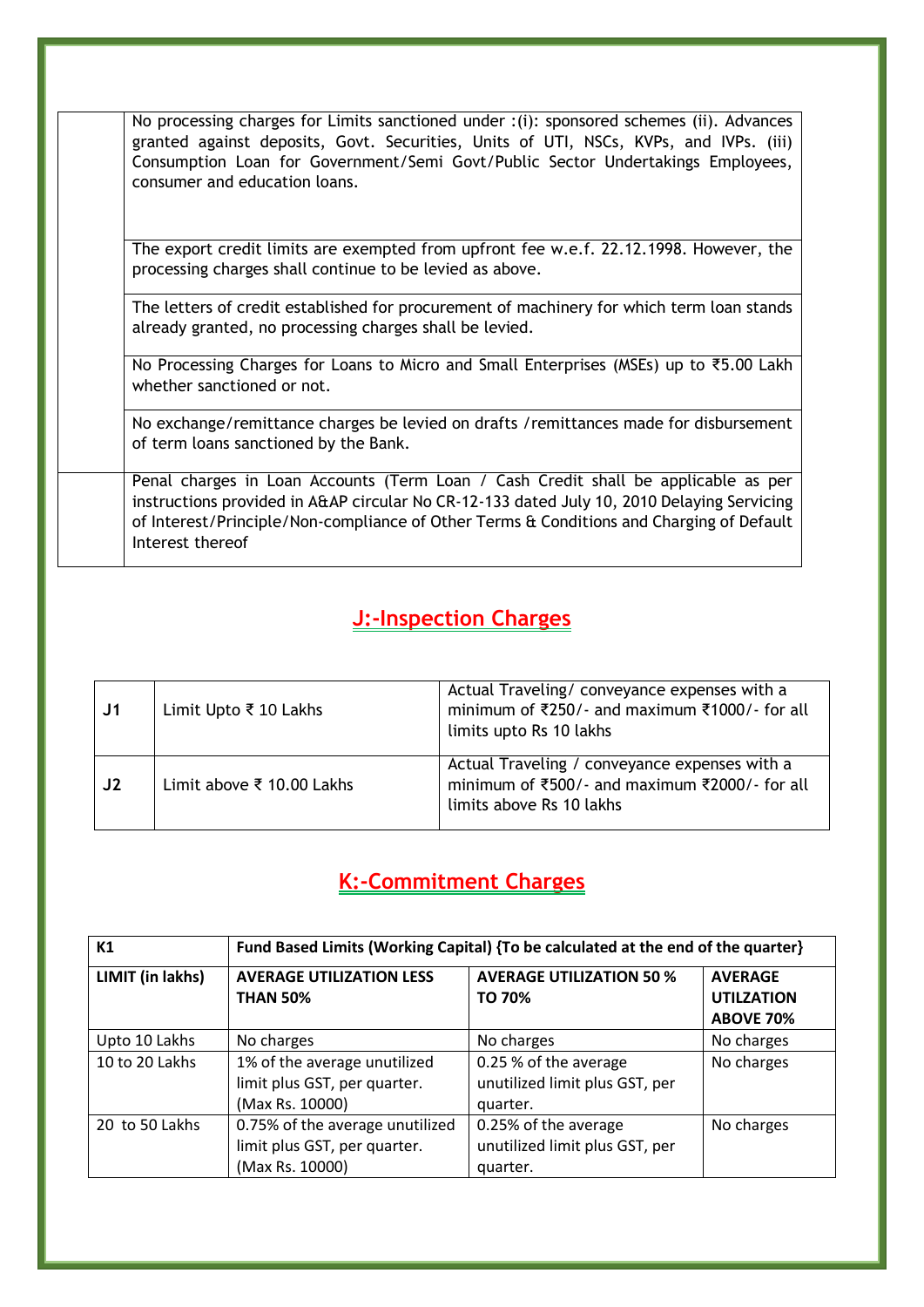|                        |                                                                                   | (Max Rs. 5000)                                                                       |            |
|------------------------|-----------------------------------------------------------------------------------|--------------------------------------------------------------------------------------|------------|
| 50 to 100 Lakhs        | 0.5% of the average unutilized<br>limit plus GST, per quarter.<br>(Max Rs. 10000) | 0.25% of the average<br>unutilized limit plus GST, per<br>quarter.<br>(Max Rs. 7000) | No charges |
| 100 Lakhs and<br>above | 0.5% of the average unutilized<br>limit plus GST, per quarter.                    | 0.25% of the average<br>unutilized limit plus GST, per                               | No charges |
|                        |                                                                                   | quarter.                                                                             |            |
| K <sub>2</sub>         | <b>TERM LOANS</b>                                                                 |                                                                                      |            |
| K2.1                   | For Limits exceeding                                                              | 1.00% plus GST for delayed drawdown beyond                                           |            |
|                        | ₹ 100.00 Lakh                                                                     | three months from the specified drawdown                                             |            |
|                        |                                                                                   | schedule.                                                                            |            |

### <span id="page-25-0"></span>**L: - Prepayment Charges**

| Foreclosure charges / Pre-Payment Penalty |                                                                                     |                                                                                       |
|-------------------------------------------|-------------------------------------------------------------------------------------|---------------------------------------------------------------------------------------|
| L1.1                                      | All credit facilities except<br>following types of loans (T1.2)<br>to $T1.5$        | 4% on the outstanding in respect of loan<br>shifted to other banks + Applicable GST   |
| L1.2                                      | All floating<br>rate<br>term<br>loans<br>individual<br>sanctioned<br>to<br>borrower | 4% on the outstanding in respect of loan shifted<br>to other banks + Applicable GST   |
| L1.3                                      | Home loans on floating interest<br>rate basis.                                      | nil                                                                                   |
| L1.4                                      | All loans to MSEs up to ₹ 50.00<br>lakh at fixed interest rate.                     | 4% of BOS+ applicable GST where loan account<br>has been taken over by any other bank |
| L1.5                                      | All loans to MSEs (irrespective of<br>amount) at floating interest<br>rate.         | 4% of BOS+ applicable GST where loan account<br>has been taken over by any other bank |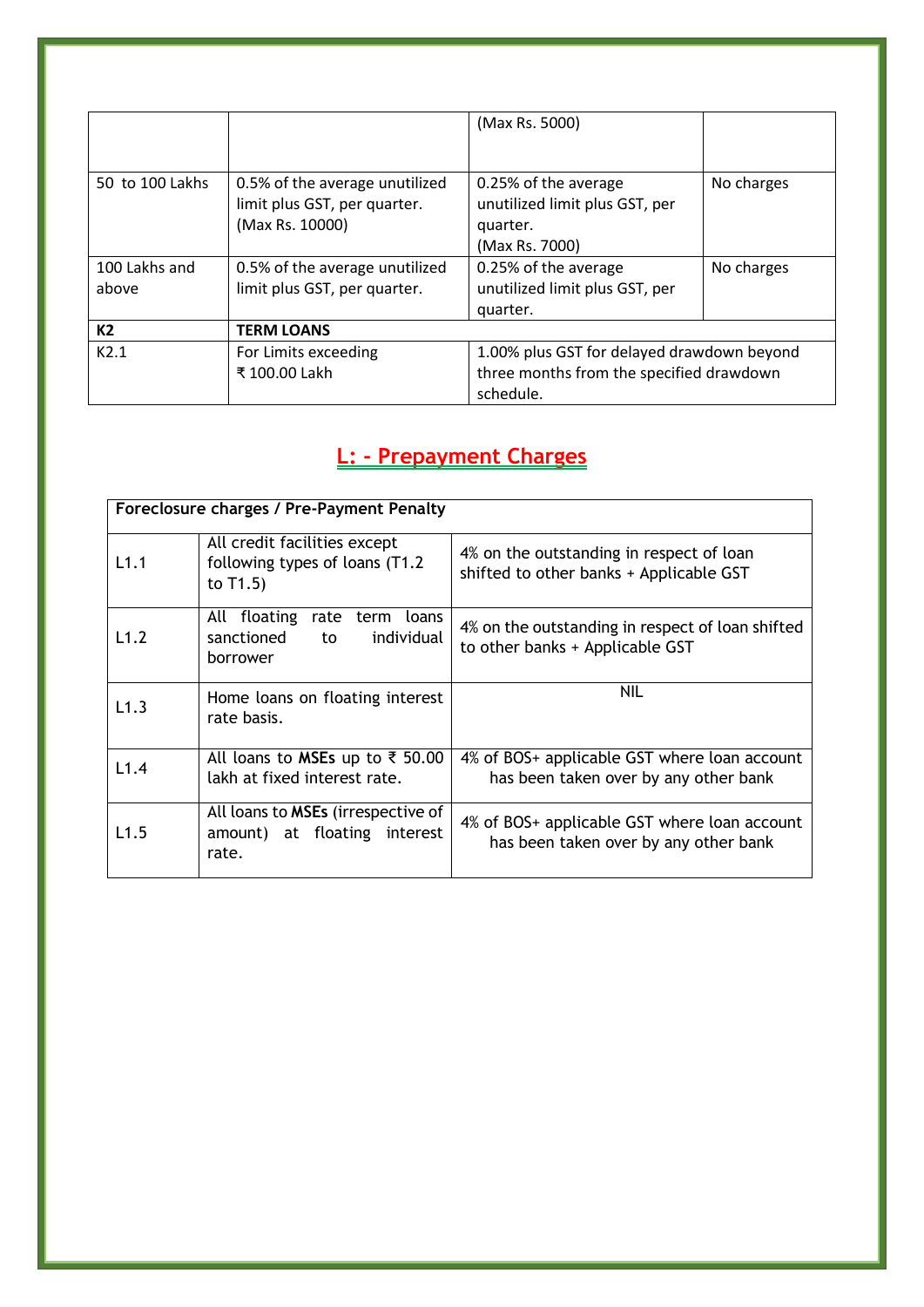#### **Miscellaneous service Charges**

| M1             | Addition / deletion of names<br>in joint accounts/ changes in<br>operational instructions                                                                                                                                                    | Free                                                                    |
|----------------|----------------------------------------------------------------------------------------------------------------------------------------------------------------------------------------------------------------------------------------------|-------------------------------------------------------------------------|
| M <sub>2</sub> | Addition of Nomination not<br>previously done                                                                                                                                                                                                | Free                                                                    |
| M <sub>3</sub> | Allowing operation in account<br>through Power of Attorney<br>/Mandate holder                                                                                                                                                                | ₹ 200/- plus GST per A/c                                                |
| M4             | Authorized<br>Change<br>of<br>Signatory<br>including<br>reconstitution of<br>account                                                                                                                                                         | ₹ 100/- plus GST for every change                                       |
| M5             | Certificates<br>of<br><b>Issue</b><br>NO<br>Objection/No<br>dues<br>/Balance Certificate<br>(all<br>segments) / Cheque honoured<br>/Account<br>Maintaining/etc<br>(with respect to other banks)<br>Charges for<br>(No<br>Priority<br>Sector) | ₹ 50/- Plus GST                                                         |
| M6             | Interest Certificate for all<br>segments<br>(Original/Duplicate).                                                                                                                                                                            | ₹50/- Plus GST                                                          |
| <b>M7</b>      | <b>Certificates</b><br>Solvency<br>Non<br>Commercial/<br>Commercial<br>(B/U Head is authorized to<br>issue<br>the<br>Solvency<br>Certificate)                                                                                                | ₹200/- + GST per Lakh<br>Minimum ₹1000<br>+ GST<br>Maximum ₹15000 + GST |
| M8             | <b>Signature Verification</b>                                                                                                                                                                                                                | ₹ 30/- plus GST                                                         |
| M9             | Photo attestation charges<br>i.<br>instance<br>for<br>all<br>per<br>segments<br>ii. Record - Copy of the<br>Cheque per instance for<br>all segments                                                                                          | ₹100 plus GST                                                           |

| M10 | <b>SFMS CHARGES</b> |
|-----|---------------------|
|     |                     |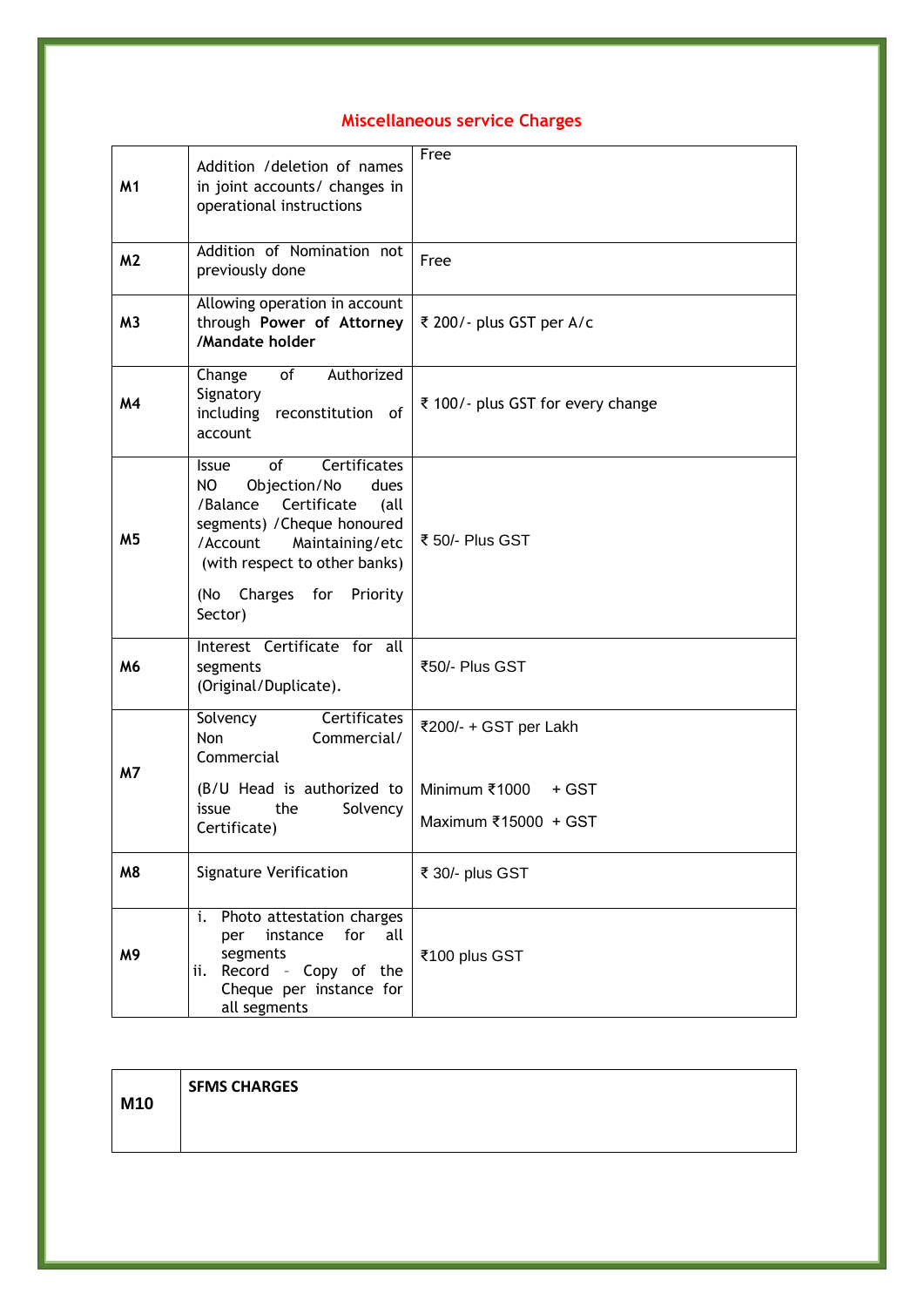| SFMS Fee for issuance of inland BG/LC |                                                                                                                | $Rs.150 + GST$                                                                                                |
|---------------------------------------|----------------------------------------------------------------------------------------------------------------|---------------------------------------------------------------------------------------------------------------|
| M11                                   | <b>CERSAI CHARGES</b>                                                                                          |                                                                                                               |
| M11.1                                 | Creation or modification of security<br>of<br>Secured<br>favour<br>interest<br>in<br>creditors/other creditors | Rs 100.00 (for Loans upto Rs 5.00 Lacs)<br>+ 18% GST<br>Rs 200.00 (for Loans above Rs 5.00<br>Lacs) + 18% GST |
| M11.2                                 | Search for an information on CERSAI                                                                            | Rs 20.00 + 18% GST                                                                                            |
| M11.3                                 | Securitization of reconstruction of<br>financial assets                                                        | Rs 700.00 + 18% GST                                                                                           |
| M11.4                                 | Assignment of Receivables                                                                                      | Rs 200.00 +18% GST                                                                                            |
| M11.5                                 | Condo nation of delay up to 30 days<br>for assignment of receivables                                           | Ten times of basic fee as applicable +<br>18% GST                                                             |